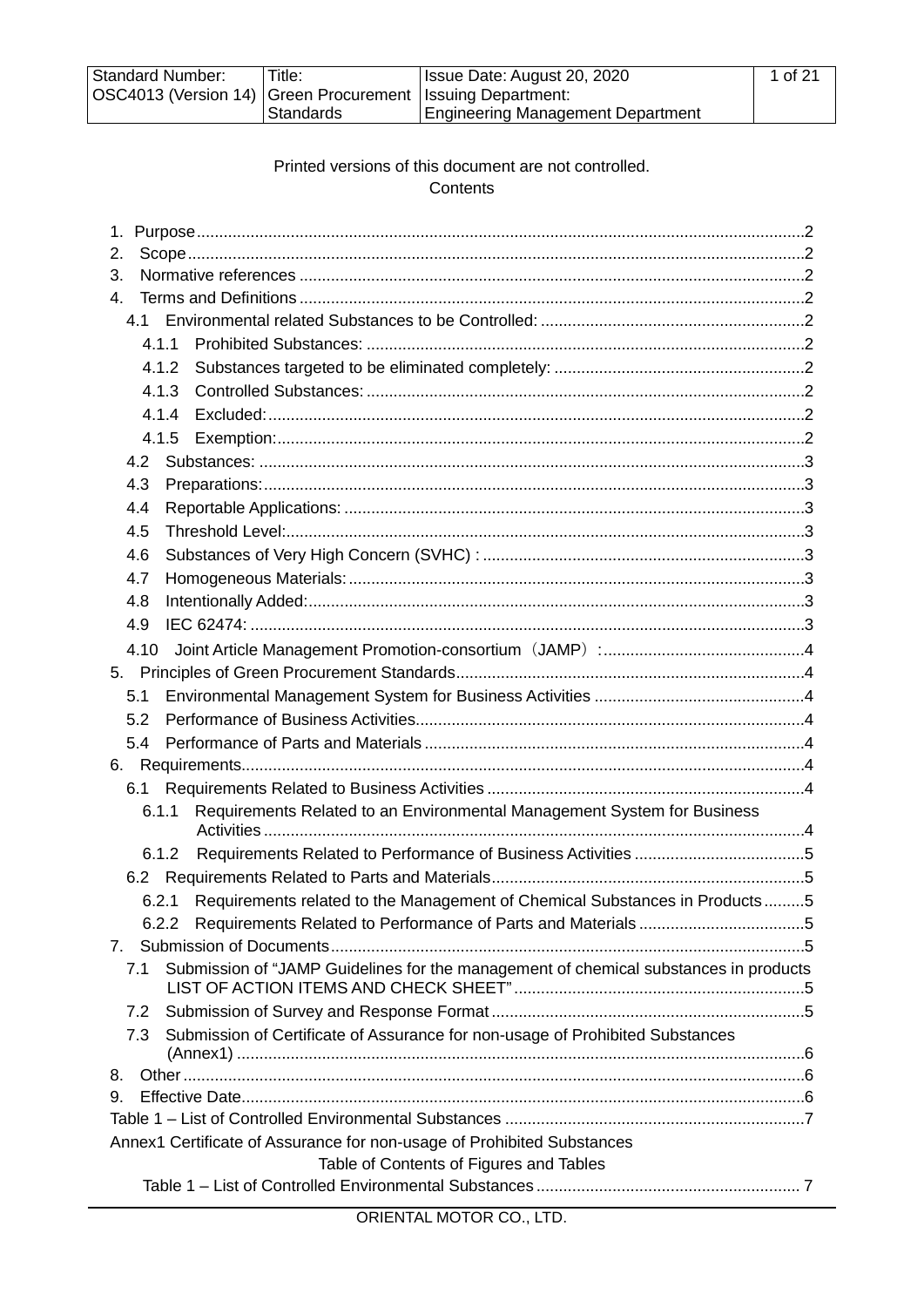| <b>Standard Number:</b>                                        | Title:    | Issue Date: August 20, 2020              | 2 of 21 |
|----------------------------------------------------------------|-----------|------------------------------------------|---------|
| OSC4013 (Version 14)   Green Procurement   Issuing Department: |           |                                          |         |
|                                                                | Standards | <b>Engineering Management Department</b> |         |

# <span id="page-1-0"></span>1. Purpose

This Standard specifies a set of standards based on which Oriental Motor Co., Ltd. and its affiliates (hereinafter referred to as "Oriental Motor") will procure products, parts, materials, packaging materials and other articles free from environment related substances to be controlled, in order to help Oriental Motor and its suppliers practice environmentally aware manufacturing and promote their efforts toward preservation of the global environment, thereby contributing to the creation of a sustainable society.

## <span id="page-1-1"></span>2. Scope

This Standard applies to procurement of materials, parts, products and other articles (hereinafter referred to as "Parts and Materials") specified by Oriental Motor, and covers the following

- ・Parts
- ・Operation manuals, I/O signal connectors and other accessories
- ・Raw materials
- ・Packaging materials
- ・OEM products

Also, for the parts and materials which require more severe requirement than this Standard due to the customer requirement, application of more severe requirement than this Standard may be requested.

# <span id="page-1-2"></span>3. Normative references

The following referenced documents are indispensable for the application of this document. For dated references, only the edition cited applies. For undated references, the latest edition of the referenced document (including any amendments) applies.

 IEC 62474 Material declaration for products of and for the electrotechnical industry Guidelines for the Management of Chemical Substances in Products Version 3.0 JAMP

#### <span id="page-1-3"></span>4. Terms and Definitions

<span id="page-1-4"></span>4.1 Environmental related Substances to be Controlled:

Environmental related Substances to be Controlled shall be controlled based on the following three levels and exemption.

<span id="page-1-5"></span>4.1.1 Prohibited Substances:

Use of these substances and their applications is prohibited.

<span id="page-1-6"></span>4.1.2 Substances targeted to be eliminated completely:

Use of these substances and their applications will be completely eliminated by a specified target date. Upon arrival of the specified date, these substances will be reclassified as "prohibited substances."

#### <span id="page-1-7"></span>4.1.3 Controlled Substances:

These substances meet either of the following conditions and are controlled based on an understanding of the state of their actual usage:

- ・The substance may be regulated under an existing regulation in Japan or abroad and/or a requirement exists that applies specifically to the applicable chemical substance but the effective date of such requirement is unclear.
- ・The substance is not regulated, but there is a generally accepted market requirement to report the contents of the applicable chemical substance in electrical/electronic products.

#### <span id="page-1-8"></span>4.1.4 Excluded:

Not used in Oriental Motor products.

#### <span id="page-1-9"></span>4.1.5 Exemption:

Substances or applied parts that are exempted under the applicable regulation or which have no alternative technical solutions at the present.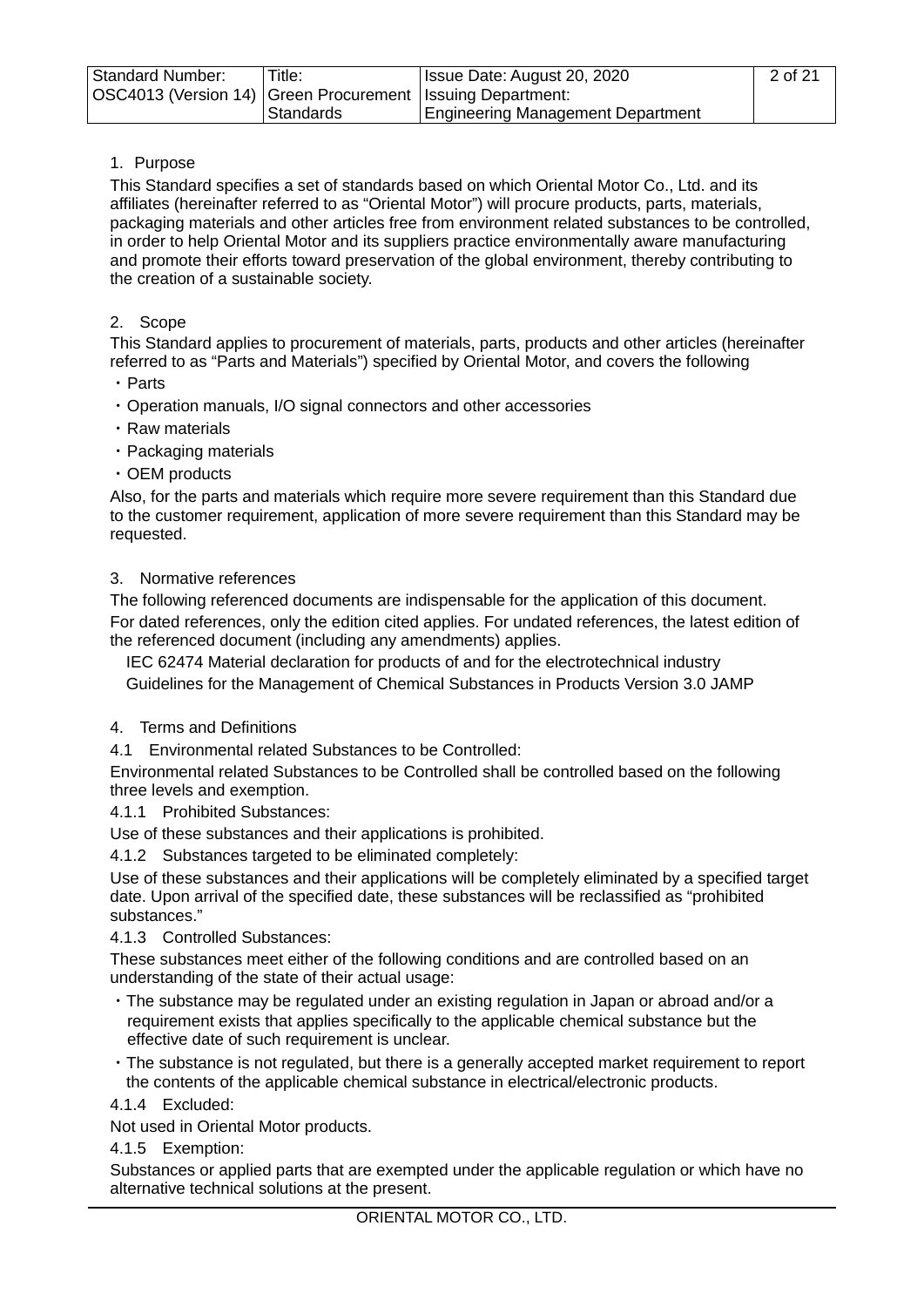| <b>Standard Number:</b>                                      | Title:    | Issue Date: August 20, 2020              | 3 of 21 |
|--------------------------------------------------------------|-----------|------------------------------------------|---------|
| OSC4013 (Version 14) Green Procurement   Issuing Department: |           |                                          |         |
|                                                              | Standards | <b>Engineering Management Department</b> |         |

## <span id="page-2-0"></span>4.2 Substances:

Substances are chemical elements and their compounds e.g., lead (chemical element), lead oxide (compound), polyvinyl chloride (compound). Registry Numbers (RN) of the Chemical Abstracts System of the American Chemical Society ("CAS" numbers) and/or European Chemical ("EC" numbers) are attributed to all chemical elements and most of their compounds and should be used for their identification. CAS numbers and EC numbers are provided (Table 1.1, "List of Example Substances") for these substances where known.

## <span id="page-2-1"></span>4.3 Preparations:

A mixture intentionally comprising two or more chemical substances.

# <span id="page-2-2"></span>4.4 Reportable Applications:

Purposes of use

Note This use is defined in the scope of the underlying law. Examples are batteries, textiles, wood etc.

# <span id="page-2-3"></span>4.5 Threshold Level:

Concentration level which defines the limit (equal to or) above which the presence of a substance in a product shall be declared based on the requirements of this Standards.

Numerical threshold levels are provided in weight % (and parts per million, or ppm). The conversion to be used to calculate ppm is  $0.1\% = 1000$  ppm.

# <span id="page-2-4"></span>4.6 Substances of Very High Concern (SVHC) :

These substances are designated according to the procedure specified in Article 57 of the Rules on Registration, Evaluation, Authorisation and Restriction of Chemicals (REACH), being selected from among those substances having the characteristics specified under Article 57 of REACH (characteristics potentially associated with serious "carcinogenicity, mutagenicity, reproductive toxicity, persistence, bioaccumulation, toxicity, etc."). Once a SVHC is selected from among the aforementioned candidate substances and published, its users are imposed of certain obligations such as "Informing the relevant information, etc., regarding the SVHC to the recipient of a molded product if the SVHC is contained in the product."

#### <span id="page-2-5"></span>4.7 Homogeneous Materials:

A material that cannot be mechanically dismantled into different materials.

- ・ The term "homogeneous" means "of uniform composition throughout." Examples of "homogeneous materials" are individual types of plastics, ceramics, glass, metals, alloys, paper, board, resins and coatings.
- ・ The term "mechanically dismantled" means that the materials can, in principle, be separated by mechanical actions such as: unscrewing, cutting, crushing, grinding and abrasive processes.

#### <span id="page-2-6"></span>4.8 Intentionally Added:

Deliberate use in the formulation of a product where its continued presence is desired to provide a specific characteristic, appearance or quality.

#### <span id="page-2-7"></span>4.9 IEC 62474:

International Standard which defines about the protocol, content and format associated with the material declaration relevant to the products of the companies who are operating a supply business in the electrical and electronics industry. It also defines about the selection criteria and data exchange for the intended chemicals, and the material list based on this has been also posted on the website.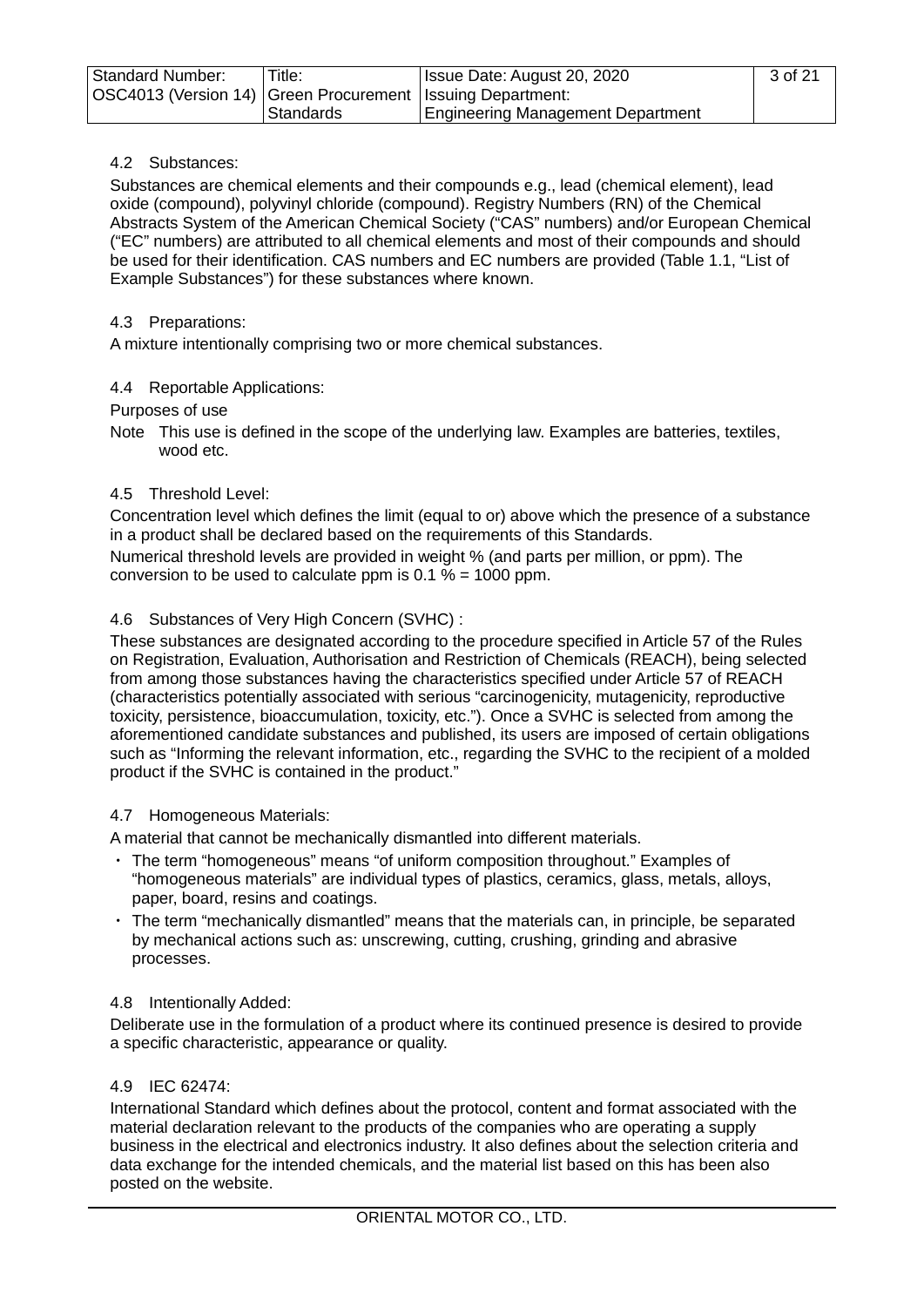| <b>Standard Number:</b>                                      | Title:      | Issue Date: August 20, 2020              | 4 of 21 |
|--------------------------------------------------------------|-------------|------------------------------------------|---------|
| OSC4013 (Version 14) Green Procurement   Issuing Department: |             |                                          |         |
|                                                              | ı Standards | <b>Engineering Management Department</b> |         |

# <span id="page-3-0"></span>4.10 Joint Article Management Promotion-consortium (JAMP):

JAMP was established as an activity promotional subject across the industry in September, 2006 based on the recognition that it is indispensable for enhancing the industrial competitiveness to appropriately manage the information of the chemical, etc. which is contained in the article (appellative of parts, and molded article, etc.), and to create and promote a practical mechanism to disclose and communicate it smoothly in the supply chain.

## <span id="page-3-1"></span>5. Principles of Green Procurement Standards

Oriental Motor shall establish evaluation standards from the viewpoint of "Environment" in addition to the existing procurement standards based on "Quality," "Delivery Time," "Cost," etc., and those suppliers who has integrated "Environment Consideration" into their cooperate strategies will be prioritized into our procurement plan.

These Suppliers usually are functioning effectively in their Management System using the following 4 frameworks.

#### <span id="page-3-2"></span>5.1 Environmental Management System for Business Activities

A supplier must construct and operate a system to reduce environmental impact caused by its business activities.

#### <span id="page-3-3"></span>5.2 Performance of Business Activities

As the result of constructing and operating an environmental management system, the following must be achieved: compliance with laws and regulations, no use of the prohibited substances, reduction in the use of substances targeted for reduced levels of use, and implementation of preventive measures against pollution of soil and groundwater.

5.3 Management of Chemical Substances in Products (Environmental Management System for Parts and Materials)

A system must be constructed and operated to keep track of and manage chemical substances contained in parts and materials delivered to Oriental Motor.

#### <span id="page-3-4"></span>5.4 Performance of Parts and Materials

No "prohibited substances" contained in parts and materials are to be delivered to Oriental Motor, and there shall not be any substances targeted to be eliminated completely to be delivered to Oriental Motor after a specified period.

#### <span id="page-3-5"></span>6. Requirements

- <span id="page-3-6"></span>6.1 Requirements Related to Business Activities
- <span id="page-3-7"></span>6.1.1 Requirements Related to an Environmental Management System for Business Activities a) Establishment of an environmental management system
- If the supplier faces difficulty obtaining these certifications, it shall satisfy the following action requirements such as ISO 14001 certification, or KES<sup>1)</sup>, Eco-Action<sup>2)</sup>, Eco-Stage<sup>3)</sup> and other certifications.
	- 1. Policy development
	- 2. Planning
	- 3. Operation and management
	- 4. Performance evaluation and improvement
	- 5. Management review
- Notes  $1)$  KES: The most widely accepted environmental certification system in Japan for small and medium-sized companies, promoted by KES Environmental Organization, a specified non-profit organization.
	- $2)$  Eco Action 21: An environmental certification system for small and medium-sized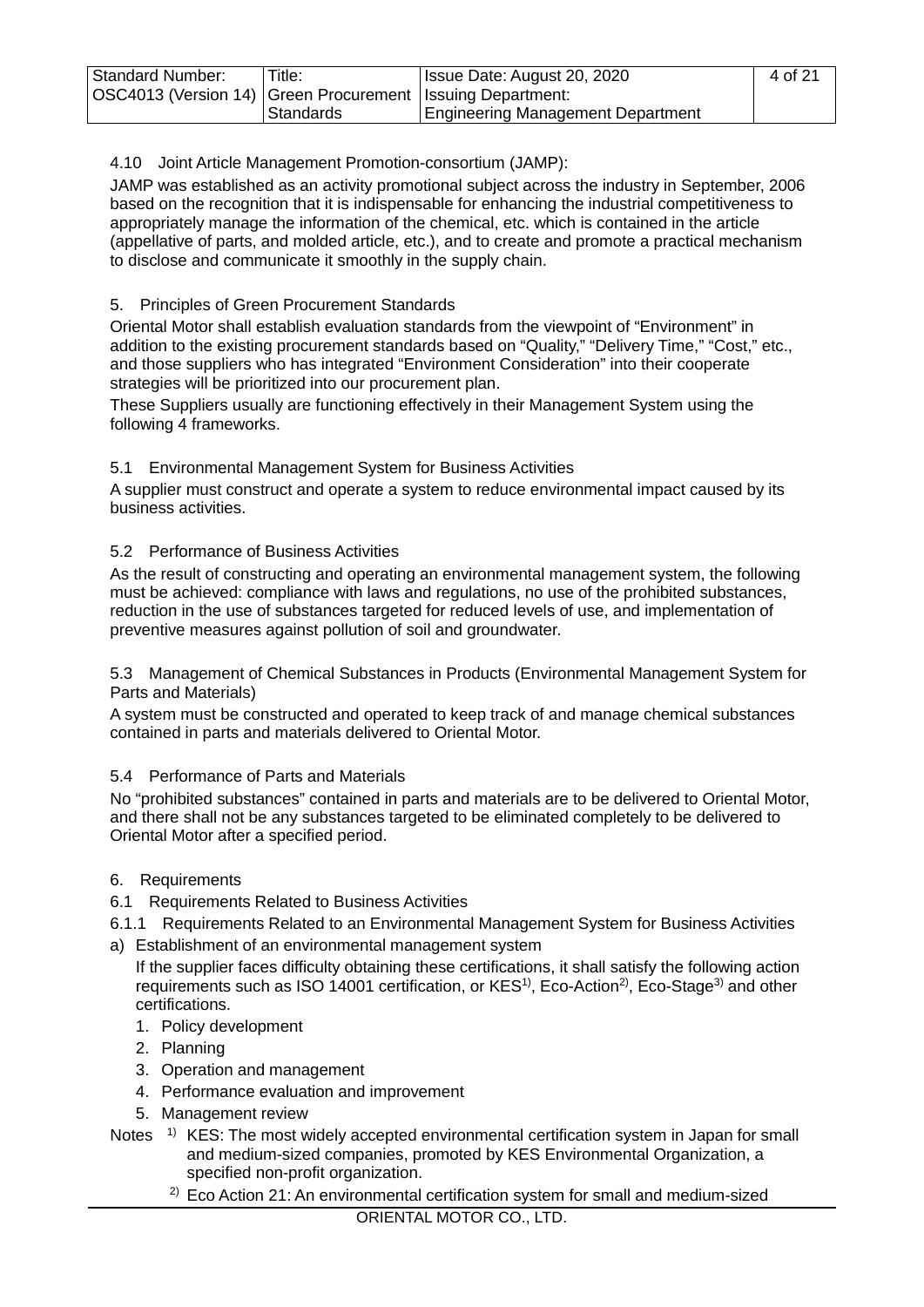| <b>Standard Number:</b>                                        | Title:     | Issue Date: August 20, 2020              | 5 of 21 |
|----------------------------------------------------------------|------------|------------------------------------------|---------|
| OSC4013 (Version 14)   Green Procurement   Issuing Department: |            |                                          |         |
|                                                                | ⊩Standards | <b>Engineering Management Department</b> |         |

- companies, promoted by Institute for Promoting Sustainable Societies.
- <sup>3)</sup> Eco Stage: An environmental certification system for small and medium-sized companies, promoted by Eco-Stage Institute.
- b) Operation of an environmental management system
- <span id="page-4-0"></span>6.1.2 Requirements Related to Performance of Business Activities
- a) Compliance with laws and regulations

A Suppliers shall comply with environment related laws and regulations.

<span id="page-4-1"></span>6.2 Requirements Related to Parts and Materials

<span id="page-4-2"></span>6.2.1 Requirements related to the Management of Chemical Substances in Products Responsibilities and procedures shall be defined and documented to conduct activities in line with the action items in the "Guidelines for the Management of Chemical Substances in Products" issued by the JAMP. Then activities shall be carried out according to the established procedures. Refer to the JAMP website for the "Guidelines for the Management of Chemical Substances in Products."

The "Guidelines for the Management of Chemical Substances in Products" does not specify substances subject to the management. The requirements prescribed in this document make it indispensable that the substances defined in the "List of Controlled Environmental Substances" (Table 1) be included as objects of the management.

<span id="page-4-3"></span>6.2.2 Requirements Related to Performance of Parts and Materials

- a) Management of product environmental impact substances
	- ・Prohibited substances

None of the "Prohibited Substances" defined in the "List of Controlled Environmental Substances" (Table 1) shall be contained in parts and materials delivered to Oriental Motor.

・Substances targeted to be eliminated completely

None of the substances targeted to be eliminated completely defined in the "List of Controlled Environmental Substances" (Table 1) shall be contained in parts and materials delivered to Oriental Motor after a specified period.

- b) Concerning the following chemical substances related to environmental information, when no inclusion is indicated in reply to parts & materials surveys or instructed in specifications (e.g., drawings, delivery specifications), these substances shall not be contained in parts and materials to be delivered to Oriental Motor:
	- ・Chemical substances for which Oriental Motor must comply with customer requirements
	- ・Chemical substances added according to changes in laws and regulations, as well as social trends.
- <span id="page-4-4"></span>7. Submission of Documents
- <span id="page-4-5"></span>7.1 Submission of "JAMP Guidelines for the management of chemical substances in products LIST OF ACTION ITEMS AND CHECK SHEET"

Oriental Motor may conduct a survey on the environmental management system if necessary. Based on the evaluation results, Oriental Motor may ask you to participate in an onsite audit.

<span id="page-4-6"></span>7.2 Submission of Survey and Response Format

Use one of the following formats to submit data on the environmental related substances to be controlled contained in products delivered to Oriental Motor as well as their parts, materials, packaging materials, etc.:

・JAMP chemSHERPA-AI or

・JAMP chemSHERPA-CI for Raw materials (substances, preparations)

https://chemsherpa.net/english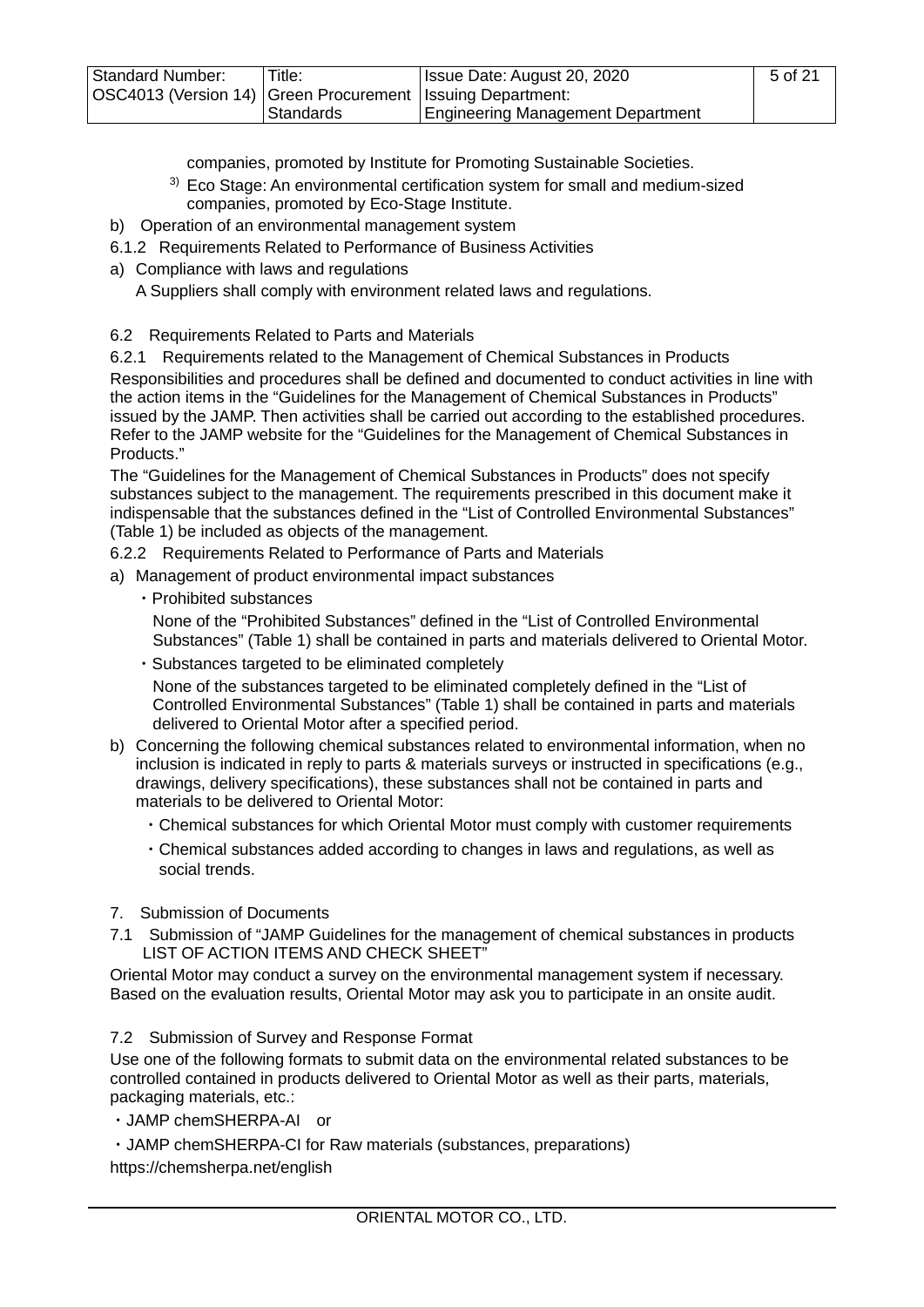| <b>Standard Number:</b>                                        | Title:    | Issue Date: August 20, 2020              | 6 of 21 |
|----------------------------------------------------------------|-----------|------------------------------------------|---------|
| OSC4013 (Version 14)   Green Procurement   Issuing Department: |           |                                          |         |
|                                                                | Standards | <b>Engineering Management Department</b> |         |

<span id="page-5-0"></span>7.3 Submission of Certificate of Assurance for non-usage of Prohibited Substances (Annex1)

## <span id="page-5-1"></span>8. Other

Information provided by suppliers for the purpose of controlling chemical substances contained in products will be shared within Oriental Motor. Please note that information of controlled environmental substances contained in purchased articles may be disclosed to a third party, as part of information relating to Oriental Motor products prepared based on the information provided to us, for the purpose of disclosure by the supply chain or disclosure to customers, etc. If you have any concern regarding the aforementioned disclosure, please contact Oriental Motor.

#### <span id="page-5-2"></span>9. Effective Date

This Standard shall take effect from August 20, 2020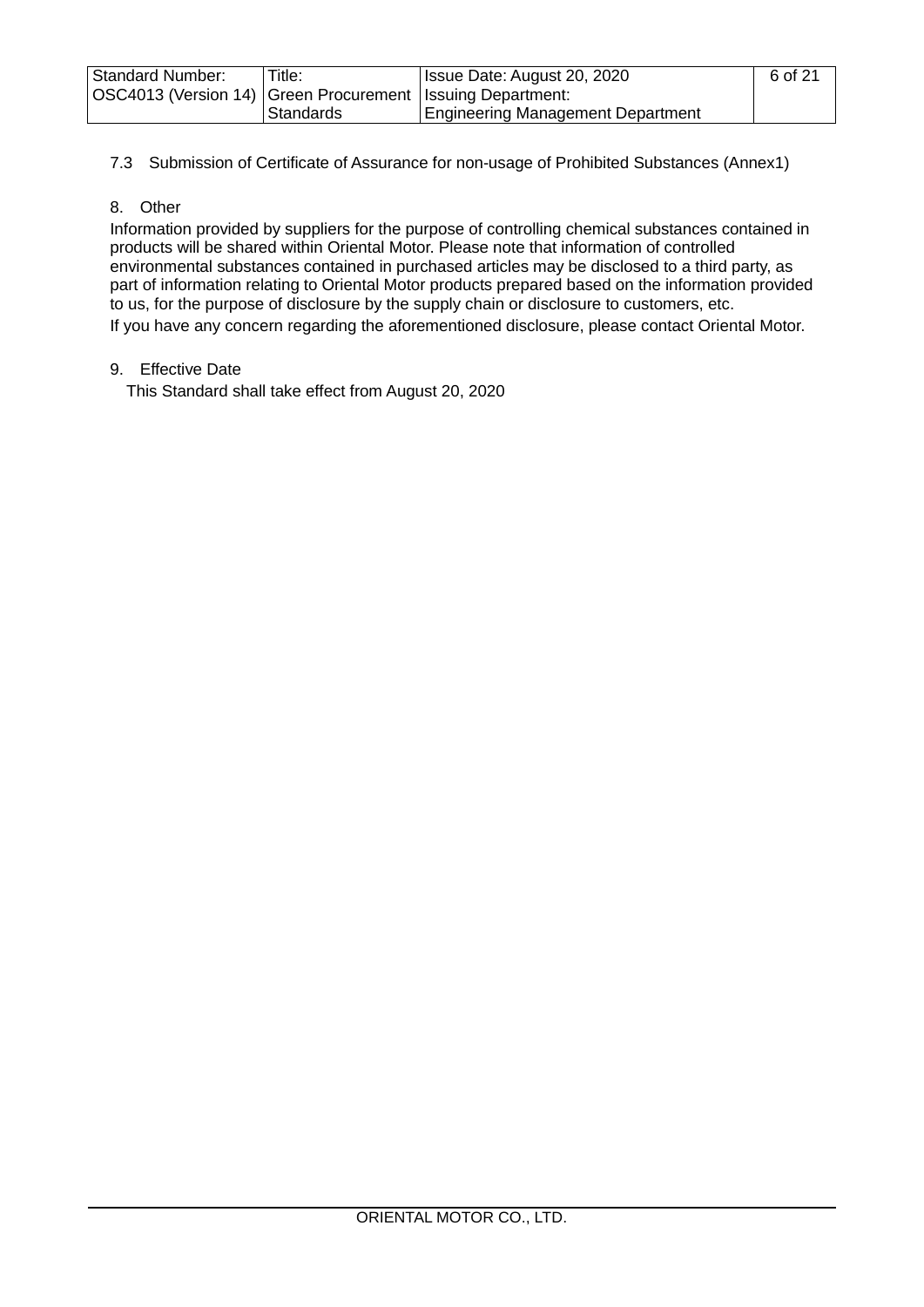| Standard Number:                                               | Title:    | Issue Date: August 20, 2020       | 7 of 21 |
|----------------------------------------------------------------|-----------|-----------------------------------|---------|
| OSC4013 (Version 14)   Green Procurement   Issuing Department: |           |                                   |         |
|                                                                | Standards | Engineering Management Department |         |

Table 1 – List of Controlled Environmental Substances

Note The list of controlled environmental substances in Table 1 conforms to IEC 62474, which is a standard for the electrical/electronic industry. The control levels are abbreviated as follows: "Prohibited: Prohibited substance," "Complete: Substance targeted to be eliminated completely," "Controlled: Controlled substance"

Refer to IEC 62474 Reference Substances for the exemplified substances. URL:<http://std.iec.ch/iec62474/iec62474.nsf/welcome?openpage>

<span id="page-6-0"></span>

| Substance /        | Control | Application                                  | <b>Threshold Level</b>             | Examples of Use                               | Dates of      | Key Legal and Regulatory or                                   |
|--------------------|---------|----------------------------------------------|------------------------------------|-----------------------------------------------|---------------|---------------------------------------------------------------|
| substance group    | levels  |                                              |                                    |                                               | applicability | Industry standard/agreement citation                          |
| lCadmium/cadmium   |         | Prohibited All uses (except for ANNEX III of | $0.01\%$ by weight (100 ppm) of    | Pigment, anti-corrosion surface treatment,    |               | Immediately ANNEX XVII of REACH Regulation (EC) No            |
| compounds          |         | Directive 2011/65/EU, batteries              | cadmium in homogeneous             | optical glass, stabilizer, plating,           |               | 1907/2006; Directive 2011/65/EU; China MII                    |
|                    |         | and packaging materials)                     | materials                          | fluorescent, electrode, solder, electric      |               | Methods; Korea RoHS; Japan J-MOSS; US/CA                      |
|                    |         |                                              |                                    | contact, contact point, zinc plating          |               | SB-20/50                                                      |
|                    |         | Batteries <sup>(4)</sup>                     | 0.001% by weight (10 ppm) of       | NiCd accumulators                             | Immediately   | Korean Quality Management and Safety Control of               |
|                    |         |                                              | cadmium in battery                 |                                               |               | Industrial Products Act: EU Battery Directive                 |
|                    |         |                                              |                                    |                                               |               | 2006/66/EC Chinese Standard GB 24427-2009                     |
|                    |         |                                              |                                    |                                               |               | "Limitation of mercury, cadmium and lead contents             |
|                    |         |                                              |                                    |                                               |               | for alkaline and non-alkaline zinc manganese                  |
|                    |         |                                              |                                    |                                               |               | dioxide batteries"                                            |
|                    |         | Packaging materials                          | The sum of lead, cadmium,          | Packaging materials                           |               | Immediately US Toxics in packaging legislation                |
|                    |         |                                              | mercury and hexavalent             |                                               |               |                                                               |
|                    |         |                                              | chromium is 0.01wt% (100ppm)       |                                               |               |                                                               |
|                    |         |                                              | of packaging materials             |                                               |               |                                                               |
| <b>Chromium VI</b> |         | Prohibited All uses (except for ANNEX III of | $0.1\%$ by weight $(1,000$ ppm) of | Pigment, paint, ink, catalyst, plating, anti- |               | Immediately Directive 2011/65/EU; China MII Methods;<br>Korea |
| compounds          |         | Directive 2011/65/EU and                     | chromium (VI) in homogeneous       | corrosion surface treatment, dye              |               | RoHS; Japan J-MOSS; US/CA SB-20/50                            |
|                    |         | packaging materials)                         | materials                          |                                               |               |                                                               |
|                    |         | Packaging materials                          | The sum of lead, cadmium,          | Packaging materials                           |               | Immediately US Toxics in packaging legislation                |
|                    |         |                                              | mercury and hexavalent             |                                               |               |                                                               |
|                    |         |                                              | chromium is $0.01$ wt% (100ppm)    |                                               |               |                                                               |
|                    |         |                                              | of packaging materials             |                                               |               |                                                               |

Table 1-1 Prohibited substance and Substance targeted to be eliminated completely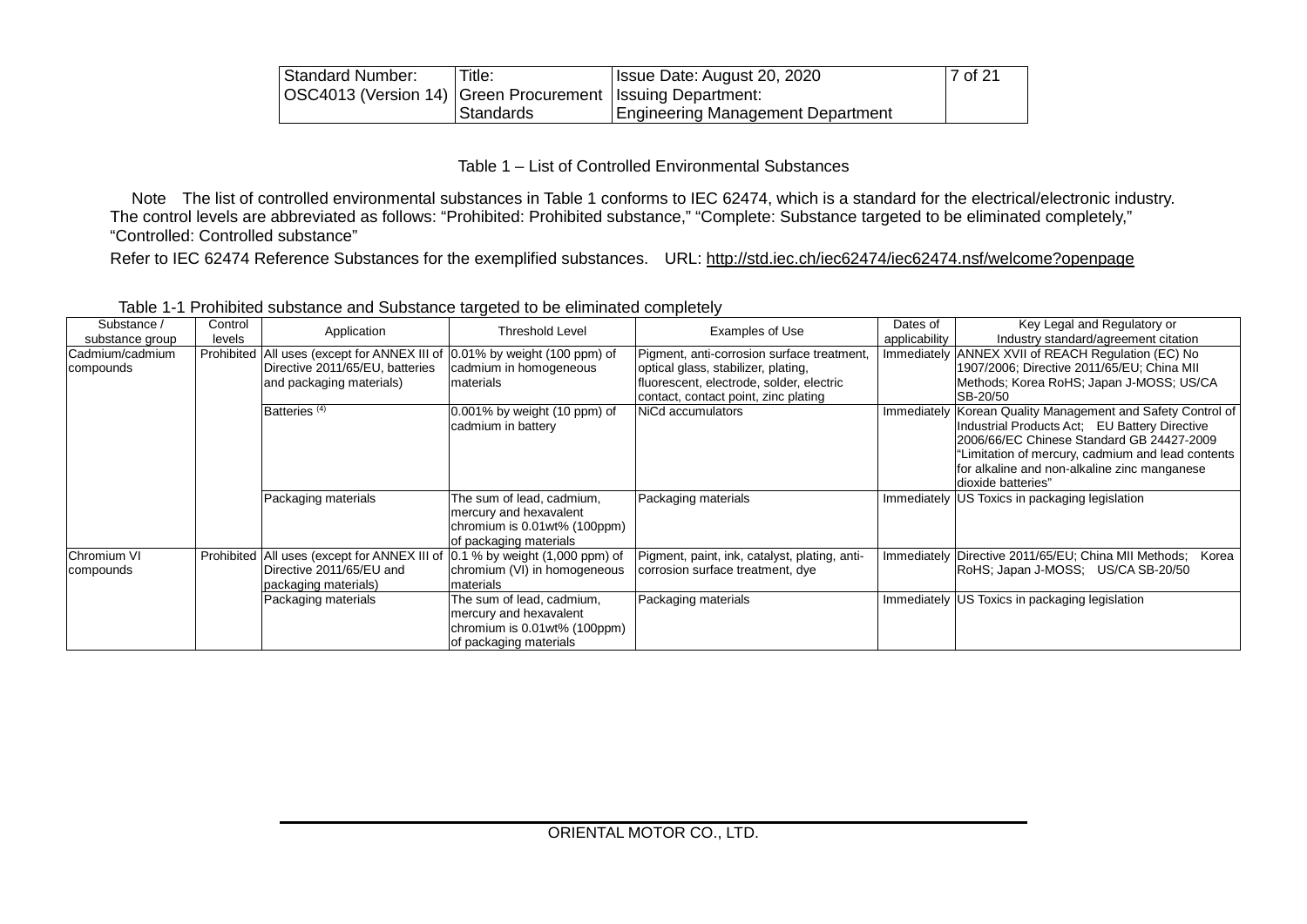| Standard Number:                                               | Title:     | Issue Date: August 20, 2020       | 8 of 21 |
|----------------------------------------------------------------|------------|-----------------------------------|---------|
| OSC4013 (Version 14)   Green Procurement   Issuing Department: |            |                                   |         |
|                                                                | .Standards | Engineering Management Department |         |

| Substance /<br>substance group      | Control<br>levels | Application                                                                                                                     | <b>Threshold Level</b>                                                                                        | Examples of Use                                                                                                                                                                                                                                                    | Dates of<br>applicability | Key Legal and Regulatory or<br>Industry standard/agreement citation                                                                                                                                                                                                                                                                                                                                                                                                                                                             |
|-------------------------------------|-------------------|---------------------------------------------------------------------------------------------------------------------------------|---------------------------------------------------------------------------------------------------------------|--------------------------------------------------------------------------------------------------------------------------------------------------------------------------------------------------------------------------------------------------------------------|---------------------------|---------------------------------------------------------------------------------------------------------------------------------------------------------------------------------------------------------------------------------------------------------------------------------------------------------------------------------------------------------------------------------------------------------------------------------------------------------------------------------------------------------------------------------|
| Lead/lead compounds                 | Prohibited        | All uses (except for ANNEX III of 0.1 % by weight (1,000 ppm) of<br>Directive 2011/65/EU, batteries<br>and packaging materials) | lead in homogeneous materials                                                                                 | Rubber hardener, pigment, paint, lubricant<br>plastic stabilizer, free-machining alloy, free-<br>cutting steels, optical materials, X-ray<br>shielding in CRT glass, solder material,<br>curing agent, vulcanizing agent,<br>ferroelectrics, plating, metal alloy, | Immediately               | Directive 2011/65/EU: ANNEX XVII of REACH<br>Regulation (EC) No 1907/2006; China MII<br>Methods; Korea RoHS; Japan J-MOSS; US/CA<br>SB-20/50                                                                                                                                                                                                                                                                                                                                                                                    |
|                                     |                   | Cables/cords with thermoset or<br>thermoplastic coatings                                                                        | 0.03% by weight (300 ppm) of<br>surface coating                                                               | Pigment, paint, stabilizer, colorant                                                                                                                                                                                                                               |                           | Immediately US/CA Proposition 65 Case law                                                                                                                                                                                                                                                                                                                                                                                                                                                                                       |
|                                     |                   | Batteries <sup>(4)</sup>                                                                                                        | 0.004% by weight (40 ppm) of<br>lead in battery                                                               | Zinc carbon batteries, alkaline button cells                                                                                                                                                                                                                       |                           | Immediately EU Battery Directive 2006/66/EC; Chinese<br>Standard GB 24427-2009 "Limitation of mercury,<br>cadmium and lead contents for alkaline and non-<br>alkaline zinc manganese dioxide batteries"                                                                                                                                                                                                                                                                                                                         |
|                                     |                   | Packaging materials                                                                                                             | The sum of lead, cadmium,<br>mercury and hexavalent<br>chromium is 0.01wt%<br>(100ppm) of packaging materials | Packaging materials                                                                                                                                                                                                                                                |                           | Immediately US Toxics in packaging legislation                                                                                                                                                                                                                                                                                                                                                                                                                                                                                  |
| Mercury/mercury<br>compounds        | Prohibited        | All uses (except for ANNEX III of<br>Directive 2011/65/EU, batteries<br>and packaging materials)                                | Intentionally added or 0.1%<br>$(1,000$ ppm) of mercury in<br>homogeneous material                            | fluorescent bulb, contact point material,<br>pigment, anti-corrosion, switches,<br>antibacterial treatment                                                                                                                                                         | Immediately               | Vermont act relating to comprehensive<br>management of exposure to mercury; Rhode<br>Island General Laws 23-24.9 and amendment of<br>2007; Louisiana Mercury Risk Reduction Act;<br>ANNEX XVII of REACH Regulation (EC) No<br>1907/2006; Directive 2011/65/EU; China MII<br>Methods; Korea RoHS; Japan J-MOSS; US/CA<br>SB-20/50                                                                                                                                                                                                |
|                                     |                   | Batteries <sup>(4)</sup>                                                                                                        | Intentionally added or 0.0001%<br>by weight (1 ppm) of mercury in<br>the battery                              | Silver-oxide button cells, alkaline batteries.<br>zinc carbon batteries,                                                                                                                                                                                           | Immediately               | Rhode Island & Connecticut Mercury Reduction<br>and Education Acts; New York Env Law § 27-<br>0719 Battery Management and Disposal; Taiwan<br>Restrictions on the Manufacture, Import, and Sale<br>of Dry Cell Batteries; Korea: Law on quality<br>management and control of safety of industrial<br>products Battery regulation; EU Battery Directive<br>2006/66/EC; Chinese Standard GB 24427-2009<br>"Limitation of mercury, cadmium and lead contents<br>for alkaline and non-alkaline zinc manganese<br>dioxide batteries" |
|                                     |                   | Packaging materials                                                                                                             | The sum of lead, cadmium,<br>mercury and hexavalent<br>chromium is 0.01wt%(100ppm)<br>of packaging materials  | Packaging materials                                                                                                                                                                                                                                                |                           | Immediately US Toxics in packaging legislation                                                                                                                                                                                                                                                                                                                                                                                                                                                                                  |
| <b>Tributyl Tin Oxide</b><br>(TBTO) | Prohibited All    |                                                                                                                                 | Intentionally added or 0.1 % by<br>weight (1,000 ppm) of the article                                          | Antiseptic, antifungal agent, paint, pigment,<br>antistaining, refrigerant, foaming agent,<br>extinguishant, solvent cleaner                                                                                                                                       |                           | Immediately Japan Chemical Substance Control Law; Article 33<br>and 7.2 of REACH Regulation (EC) No 1907/2006,                                                                                                                                                                                                                                                                                                                                                                                                                  |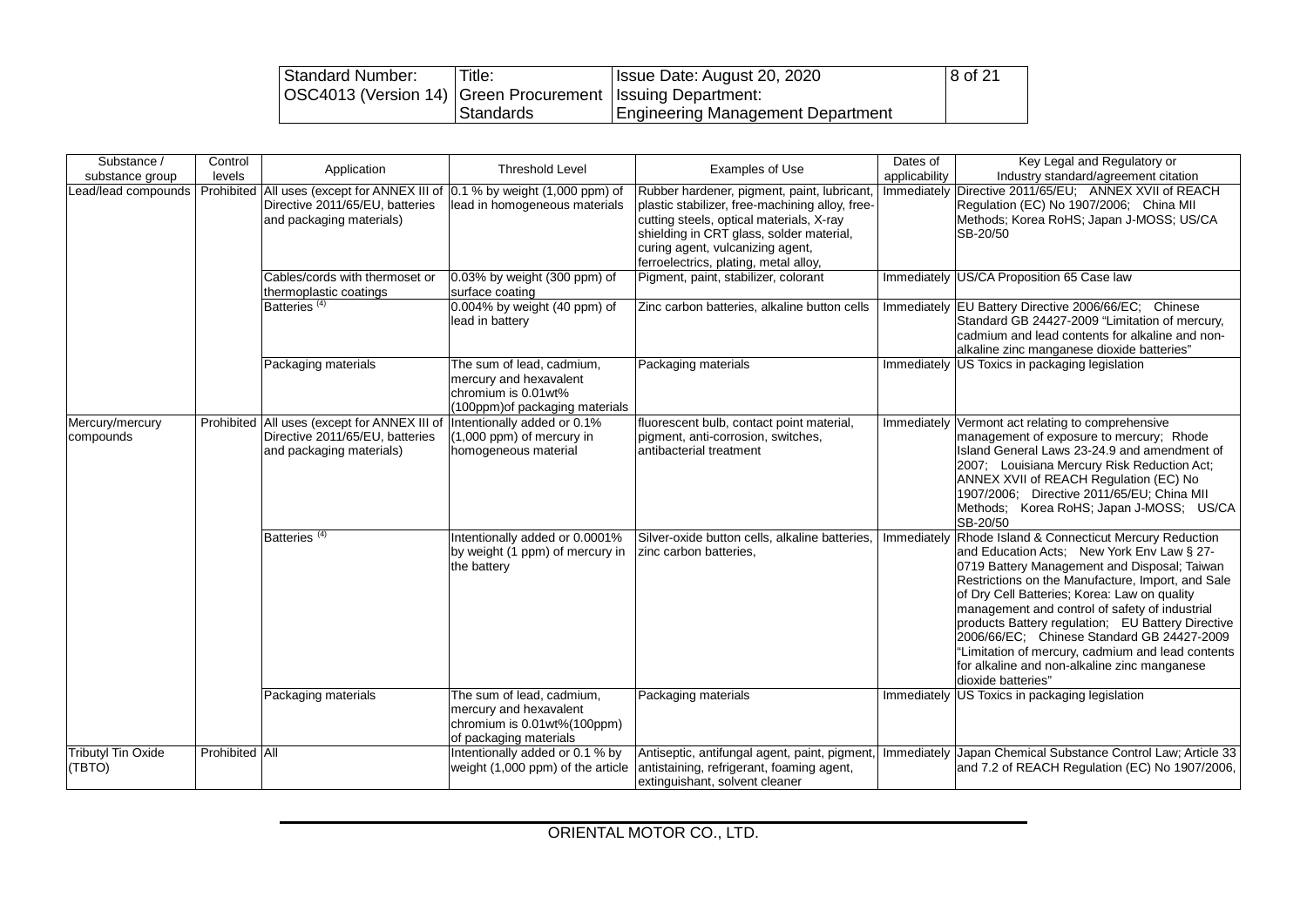| Standard Number:                                               | Title:    | Issue Date: August 20, 2020       | 9 of 21 |
|----------------------------------------------------------------|-----------|-----------------------------------|---------|
| OSC4013 (Version 14)   Green Procurement   Issuing Department: |           |                                   |         |
|                                                                | Standards | Engineering Management Department |         |

| Substance /<br>substance group                                                                                                                                                    | Control<br>levels     | Application                                                                                                                                                                                               | <b>Threshold Level</b>                                                           | Examples of Use                                                                                                                                                                                                                                                                                                                                                                                                                                                                            | Dates of<br>applicability | Key Legal and Regulatory or<br>Industry standard/agreement citation                                                                                                        |
|-----------------------------------------------------------------------------------------------------------------------------------------------------------------------------------|-----------------------|-----------------------------------------------------------------------------------------------------------------------------------------------------------------------------------------------------------|----------------------------------------------------------------------------------|--------------------------------------------------------------------------------------------------------------------------------------------------------------------------------------------------------------------------------------------------------------------------------------------------------------------------------------------------------------------------------------------------------------------------------------------------------------------------------------------|---------------------------|----------------------------------------------------------------------------------------------------------------------------------------------------------------------------|
| Dibutyltin (DBT)<br>compounds                                                                                                                                                     | Prohibited All        |                                                                                                                                                                                                           | 0.1 % by weight (1,000 ppm) of<br>tin in a part                                  | (a) One-component and two-component<br>room temperature vulcanization sealants<br>(RTV-1 and RTV-s sealants)<br>(b) One-component and two-component<br>room temperature vulcanization adhesives<br>(RTV-a and RTV-2 adhesives)<br>(c) Catalysts for paints or coating agents<br>(d) Stabilizers in PVC used for coating of<br>fabrics intended for outdoor applications<br>(e) Additives of soft polyvinyl chloride<br>(PVC) profiles whether by themselves or<br>coextruded with hard PVC | Immediately               | ANNEX XVII of REACH Regulation (EC) No<br>1907/2006 and Commission Regulation (EU) No<br>276/2010                                                                          |
| Dioctyltin (DOT)<br>compounds                                                                                                                                                     | Prohibited            | (a) textile and leather articles<br>intended to come into contact<br>with the skin,<br>(b) childcare articles<br>(c) two-component room<br>temperature vulcanization<br>molding kits (RTV-2 molding kits) | 0.1 % by weight (1,000 ppm) of<br>tin in a part                                  | Stabilizer for PVC, curing catalyst for<br>silicone resin and urethane resin                                                                                                                                                                                                                                                                                                                                                                                                               | Immediately               | ANNEX XVII of REACH Regulation (EC) No<br>1907/2006 and Commission Regulation (EU) No<br>276/2010                                                                          |
| Tri-substituted<br>organostannic<br>compounds                                                                                                                                     | Prohibited All        |                                                                                                                                                                                                           | Intentionally added or 0.1% by<br>weight (1,000 ppm) of tin in a<br>part         | Stabilizer, antioxidant, antibacterial and<br>antifungal agents, antifoulant, antiseptic<br>paint, pigment, antistaining                                                                                                                                                                                                                                                                                                                                                                   | Immediately               | ANNEX XVII of REACH Regulation (EC) No<br>1907/2006 and Commission Regulation (EU) No<br>276/2010;<br>Japan Chemical Substance Control Law<br>Norwegian product regulation |
| Polybrominated<br>biphenyls (PBBs)                                                                                                                                                | Prohibited All        |                                                                                                                                                                                                           | 0.1 % by weight (1,000 ppm) in<br>homogeneous material                           | Flame retardant                                                                                                                                                                                                                                                                                                                                                                                                                                                                            | Immediately               | Directive 2011/65/EU; China MII Methods;<br>Korea RoHS; Japan J-MOSS                                                                                                       |
| Polybrominated<br>Diphenyl ethers<br>(PBDEs)                                                                                                                                      | Prohibited All        |                                                                                                                                                                                                           | Intentionally added or 0.1 % by<br>weight (1,000 ppm) in<br>homogeneous material | Flame retardant                                                                                                                                                                                                                                                                                                                                                                                                                                                                            | Immediately               | Directive 2011/65/EU; China MII Methods;<br>Korea RoHS; Japan J-MOSS;<br>Japan Chemical Substance Control Law                                                              |
| Polychlorinated<br>Biphenyls (PCBs) and<br>specific substitutes                                                                                                                   | Prohibited All        |                                                                                                                                                                                                           | Intentionally added                                                              | insulation oil, lubricant oil, electrical<br>insulation medium, solvent, electrolytic<br>solution; Plasticizers, flame retardants,<br>dielectric sealants                                                                                                                                                                                                                                                                                                                                  | Immediately               | Japan Chemical Substance Control Law; ANNEX<br>XVII of REACH Regulation (EC) No 1907/2006;<br>US TSCA.                                                                     |
| Polychlorinated<br>naphthalenes (more<br>than 1chlorine atoms)                                                                                                                    | Prohibited All        |                                                                                                                                                                                                           | Intentionally added                                                              | Lubricant, paint, stabilizer (electric,<br>characteristic, flame-resistant, water-<br>resistant) insulator, flame retardant                                                                                                                                                                                                                                                                                                                                                                | Immediately               | Japan Chemical Substance Control Law;<br>Stockholm convention on persistent organic<br>pollutants(POPs)                                                                    |
| Polychlorinated<br>normal paraffin<br>(limited those in which<br>the carbon number is<br>10 through 13 and the<br>content of chlorine is<br>more than 48% of the<br>total weight) | <b>Prohibited All</b> |                                                                                                                                                                                                           | Intentionally added or 0.1 % by<br>weight (1,000 ppm) of article                 | plasticizer for PVC, flame retardant,<br>pigment, dyes, colorants                                                                                                                                                                                                                                                                                                                                                                                                                          |                           | Immediately Japan Chemical Substance Control Law                                                                                                                           |

ORIENTAL MOTOR CO., LTD.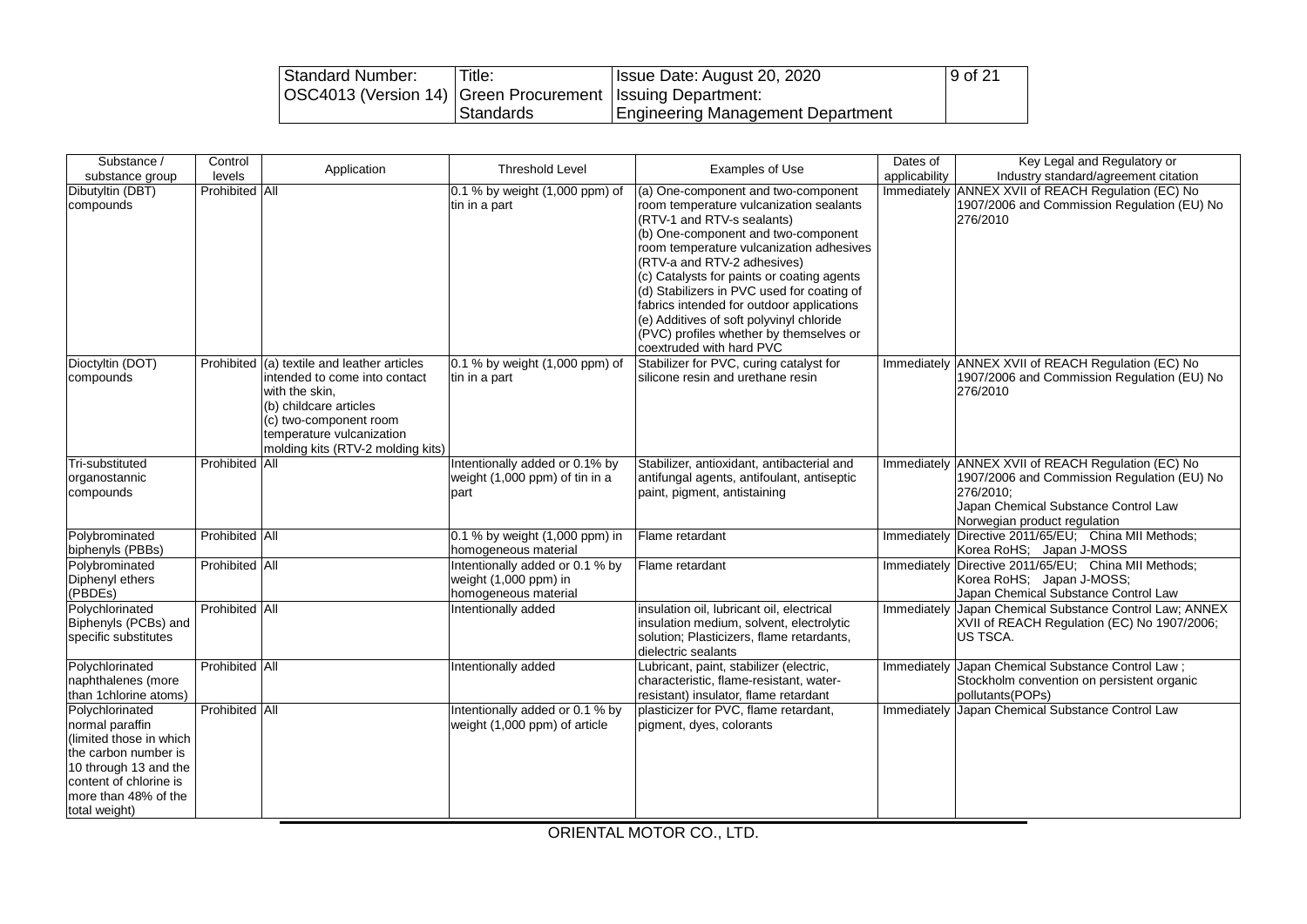| Standard Number:                                               | Title:    | Issue Date: August 20, 2020       | 10 of 21 |
|----------------------------------------------------------------|-----------|-----------------------------------|----------|
| OSC4013 (Version 14)   Green Procurement   Issuing Department: |           |                                   |          |
|                                                                | Standards | Engineering Management Department |          |

| Substance /<br>substance group                                                                                                                                                    | Control<br>levels | Application                                                                                                                                                                                                               | <b>Threshold Level</b>                                               | Examples of Use                                                                                                                                                                                      | Dates of<br>applicability | Key Legal and Regulatory or<br>Industry standard/agreement citation                                                                                                                                       |  |
|-----------------------------------------------------------------------------------------------------------------------------------------------------------------------------------|-------------------|---------------------------------------------------------------------------------------------------------------------------------------------------------------------------------------------------------------------------|----------------------------------------------------------------------|------------------------------------------------------------------------------------------------------------------------------------------------------------------------------------------------------|---------------------------|-----------------------------------------------------------------------------------------------------------------------------------------------------------------------------------------------------------|--|
| Polychlorinated<br>normal paraffin<br>(limited those in which<br>the carbon number is<br>10 through 13 and the<br>content of chlorine is<br>more than 48% of the<br>total weight) | Prohibited All    |                                                                                                                                                                                                                           | Intentionally added or 0.1 % by<br>weight (1,000 ppm) of article     | plasticizer for PVC, flame retardant,<br>pigment, dyes, colorants                                                                                                                                    | Immediately               | Japan Chemical Substance Control Law                                                                                                                                                                      |  |
| Fluorinated<br>greenhouse gases<br>(PFC, SF6, HFC)                                                                                                                                | Prohibited All    |                                                                                                                                                                                                                           | Intentionally added                                                  | Refrigerants, blowing agents, extinguishing   Immediately EU Reg. No. 842/2006;<br>agents, cleaning agents, insulating media,<br>caustic gas                                                         |                           |                                                                                                                                                                                                           |  |
| Hexabromocyclodode<br>cane (HBCDD) and<br>all major<br>diastereoisomers                                                                                                           | Prohibited All    |                                                                                                                                                                                                                           | Intentionally added                                                  | Flame retardant mainly used for expanded<br>polystyrene and some types of fiber                                                                                                                      |                           | Immediately Japan Chemical Substance Control Law;<br>Stockholm convention on persistent organic<br>pollutants (POPs)                                                                                      |  |
| Perfluorooctane<br>sulfonate (PFOS)                                                                                                                                               |                   | Prohibited All applications other than below- Intentionally added or 0.1% by<br>mirror<br>Photoresist or anti coating for<br>photolithography process<br>Photo coating applied to films,<br>documents, or printing plates | weight (1,000 ppm) in material (5)                                   | antistatic agent for films and plastics                                                                                                                                                              |                           | Immediately Commission Regulation (EU) No 757/2010;<br>Canadian Environmental Protection Act<br>SOR/SOR/2008-178;<br>Japan Chemical Substance Control Law                                                 |  |
| Polychlorinated<br>Terphenyls (PCTs)                                                                                                                                              | Prohibited All    |                                                                                                                                                                                                                           | 0.005% by weight (50 ppm) in<br>material                             | insulation oil, lubricant oil, electrical<br>insulation medium, solvent, electrolytic<br>solution; Plasticizers, flame retardants,<br>coatings for electrical wire and cable,<br>dielectric sealants |                           | Immediately ANNEX XVII of REACH Regulation (EC) No<br>1907/2006                                                                                                                                           |  |
| Asbestos                                                                                                                                                                          | Prohibited All    |                                                                                                                                                                                                                           | Intentionally added                                                  | Insulator, filler, pigment, paint, talc                                                                                                                                                              |                           | Immediately ANNEX XVII of REACH Regulation (EC) No<br>1907/2006; US TSCA; Swiss Ordinance on<br>Reduction of Risk from Chemical Products                                                                  |  |
| Azocolourants and<br>azodyes which form<br>certain aromatic<br>amines                                                                                                             |                   | Prohibited Textiles and leather                                                                                                                                                                                           | 0.003% by weight (30 ppm) of<br>the finished textile/leather article | Pigment, dyes, colorants                                                                                                                                                                             | Immediately               | ANNEX XVII of REACH Regulation (EC) No<br>1907/2006;                                                                                                                                                      |  |
| Ozone Depleting<br>Substances                                                                                                                                                     | Prohibited All    |                                                                                                                                                                                                                           | Intentionally added                                                  | refrigerant, foaming agent, extinguishant,<br>solvent cleaner                                                                                                                                        |                           | Immediately Montreal Protocol; EU EC No. 2037/2000; EC<br>1005/2009: US Clean Air Act                                                                                                                     |  |
| Radioactive<br>substances                                                                                                                                                         | Prohibited All    |                                                                                                                                                                                                                           | Intentionally added <sup>(6)</sup>                                   | Optical properties (thorium), measuring<br>devices, gauges, detector                                                                                                                                 | Immediately               | EU-D 96/29/Euratom; Japan Law for the<br>Regulation of Nuclear Source Material, Nuclear<br>Fuel Material, and Reactors, 1986; Japan Law<br>Concerning Prevention from Radiation Hazards;<br><b>US NRC</b> |  |
| Formaldehyde                                                                                                                                                                      |                   | Prohibited Composite wood (plywood,<br>particle board, MDF) products or<br>Components                                                                                                                                     | Intentionally added (6)                                              | Stereo cabinets, kiosk enclosures                                                                                                                                                                    | Immediately               | US/CA CARB Rule; US Federal Law 111-<br>199/TSCA Section 601                                                                                                                                              |  |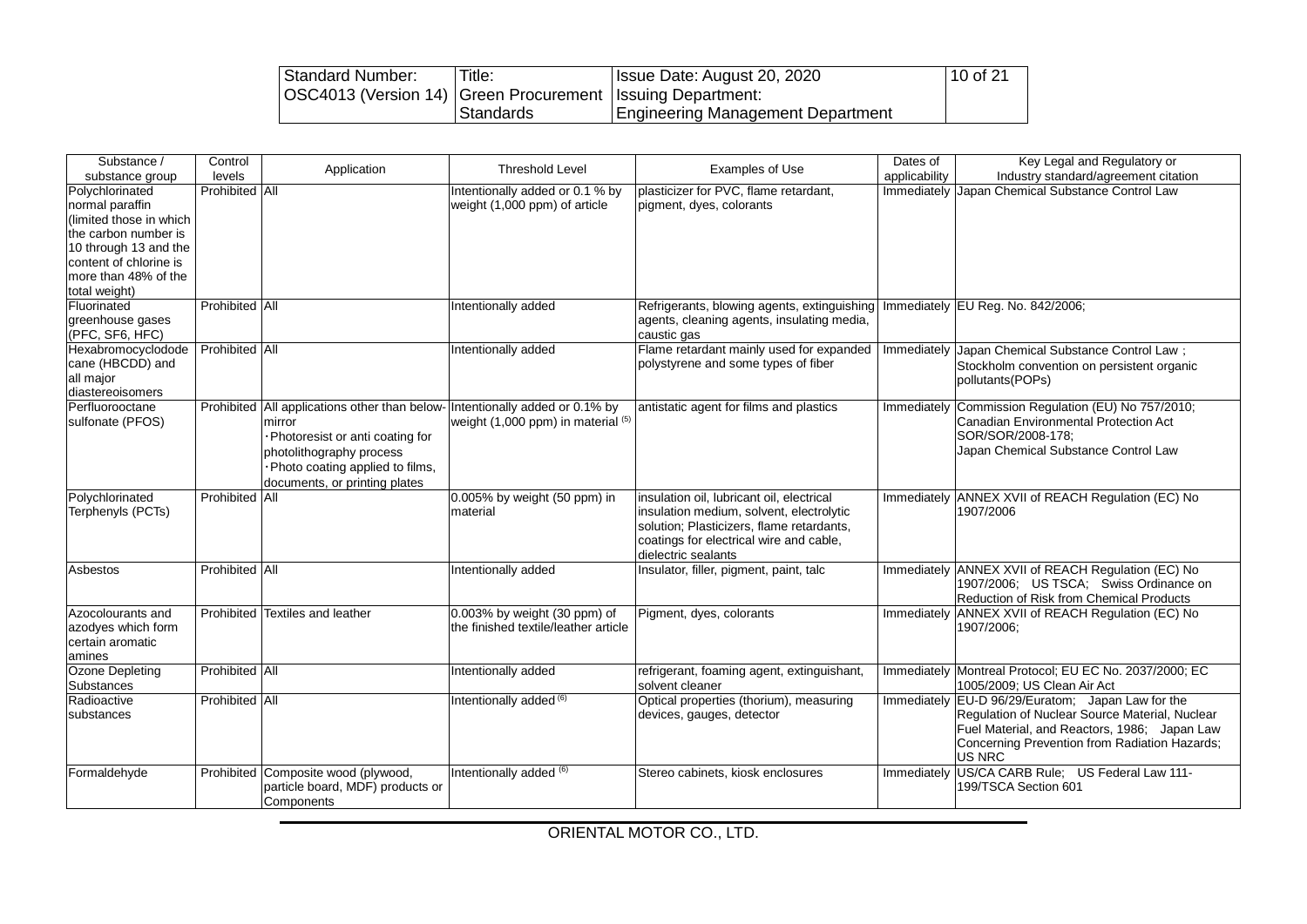| Standard Number:                                               | Title:      | Issue Date: August 20, 2020       | 11 of 21 |
|----------------------------------------------------------------|-------------|-----------------------------------|----------|
| OSC4013 (Version 14)   Green Procurement   Issuing Department: |             |                                   |          |
|                                                                | l Standards | Engineering Management Department |          |

| Substance /<br>substance group                                                                    | Control<br>levels     | Application                                                                                                                                                                                                                            | <b>Threshold Level</b>                                                                                                                                                        | Examples of Use                                                                                                                                            | Dates of<br>applicability | Key Legal and Regulatory or<br>Industry standard/agreement citation                                                                                             |
|---------------------------------------------------------------------------------------------------|-----------------------|----------------------------------------------------------------------------------------------------------------------------------------------------------------------------------------------------------------------------------------|-------------------------------------------------------------------------------------------------------------------------------------------------------------------------------|------------------------------------------------------------------------------------------------------------------------------------------------------------|---------------------------|-----------------------------------------------------------------------------------------------------------------------------------------------------------------|
| Penol, 2-(2H-<br>benzotriazol-2-yl)-4,6-<br>bis(1,1-dimethylethyl)                                | <b>Prohibited All</b> |                                                                                                                                                                                                                                        | Intentionally added                                                                                                                                                           | Adhesives, paints, printing inks, plastics,<br>inked ribbons, putty, caulking or sealing<br>fillers                                                        | Immediately               | Japan Chemical Substance Control Law                                                                                                                            |
| Dimethyl fumarate                                                                                 | Prohibited All        |                                                                                                                                                                                                                                        | a material (5)                                                                                                                                                                | 0.00001% by weight (0.1 ppm) in Biocide, mold treatment of electronic<br>leather seats, including recliners, massage<br>chairs                             |                           | Immediately COMMISSION DECISION 2009/251/EC                                                                                                                     |
| Polycyclic aromatic<br>hydrocarbon (PAH)                                                          |                       | Prohibited Rubber or plastic components<br>that come into direct as well as<br>prolonged or short-term<br>repetitive contact with the human<br>skin or the oral cavity, under<br>normal or reasonably<br>foreseeable conditions of use | More than 0.0001% by weight<br>(or 1ppm) of the material                                                                                                                      | Rubber or plastic components                                                                                                                               |                           | Immediately ANNEX XVII of REACH Regulation (EC) No<br>1907/2006;                                                                                                |
| Tris(1,3-dichloro-2-<br>propyl)phosphate<br>(TDCPP)                                               |                       | <b>Prohibited Children's Products</b>                                                                                                                                                                                                  | 0.1 % by weight (1,000 ppm) of<br>the article                                                                                                                                 | Flame retardants used in plastics, resins,<br>fabrics, and textiles                                                                                        |                           | Immediately US/VT Act85                                                                                                                                         |
| Perfluorooctanoic acid Prohibited All<br>(PFOA) and PFOA<br>salts and PFOA-<br>related substances |                       |                                                                                                                                                                                                                                        | ntentionally added or in a<br>concentration equal to or above<br>25 ppb of PFOA including its<br>salts or 1 000 ppb of one or a<br>combination of PFOA-related<br>substances. | Fluoropolymer and fluoroelastomer<br>production, surfactants in the<br>semiconductor industry                                                              | Immediately               | ANNEX XVII of REACH Regulation (EC) No<br>1907/2006;<br>Japan Chemical Substance Control Law;<br>Stockholm convention on persistent organic<br>pollutants(POPs) |
| Bis (2-ethylhexyl)<br>phthalate (DEHP)                                                            | Prohibited All        |                                                                                                                                                                                                                                        | homogeneous material                                                                                                                                                          | 0.1 % by weight (1,000 ppm) in a plasticizer, dye, pigment, paint, ink,<br>adhesive, lubricant                                                             |                           | 22 July 2018 Directive 2011/65/EU; (EU)2015/863                                                                                                                 |
| Dibutyl phthalate<br>(DBP)                                                                        | Prohibited All        |                                                                                                                                                                                                                                        | homogeneous material                                                                                                                                                          | 0.1 % by weight (1,000 ppm) in a plasticizer, dye, pigment, paint, ink,<br>adhesive. lubricant                                                             |                           | 22 July 2018 Directive 2011/65/EU; (EU)2015/863                                                                                                                 |
| Benzyl butyl phthalate<br>(BBP)                                                                   | Prohibited All        |                                                                                                                                                                                                                                        | homogeneous material                                                                                                                                                          | 0.1 % by weight (1,000 ppm) in a plasticizer, dye, pigment, paint, ink,<br>adhesive. lubricant                                                             |                           | 22 July 2018 Directive 2011/65/EU; (EU)2015/863                                                                                                                 |
| Diisobutyl phthalate<br>(DIBP)                                                                    | Prohibited All        |                                                                                                                                                                                                                                        | homogeneous material                                                                                                                                                          | 0.1 % by weight (1,000 ppm) in a plasticizer, dye, pigment, paint, ink,<br>adhesive, lubricant                                                             |                           | 22 July 2018 Directive 2011/65/EU; (EU)2015/863                                                                                                                 |
| Hexachlorobenzene<br>(HCB)                                                                        | Prohibited All        |                                                                                                                                                                                                                                        | Intentionally added                                                                                                                                                           | Raw material for manufacturing herbicide<br>PCP, rubber smelting accelerator, flame<br>retardant for clothing, plasticizer for<br>polyvinyl chloride, etc. |                           | Immediately Japan Chemical Substance Control Law                                                                                                                |
| Pentachlorophenol<br>and its individual salts<br>and esters                                       | <b>Prohibited All</b> |                                                                                                                                                                                                                                        | Intentionally added                                                                                                                                                           | Pesticides, fungicides, etc.                                                                                                                               |                           | Immediately Japan Chemical Substance Control Law                                                                                                                |
| 1,1'-Oxybis<br>(pentabromobenzene)<br>(Decabromodiphenyl<br>ether)                                | Prohibited All        |                                                                                                                                                                                                                                        | Intentionally added                                                                                                                                                           | Flame retardant                                                                                                                                            | Immediately               | Japan Chemical Substance Control Law                                                                                                                            |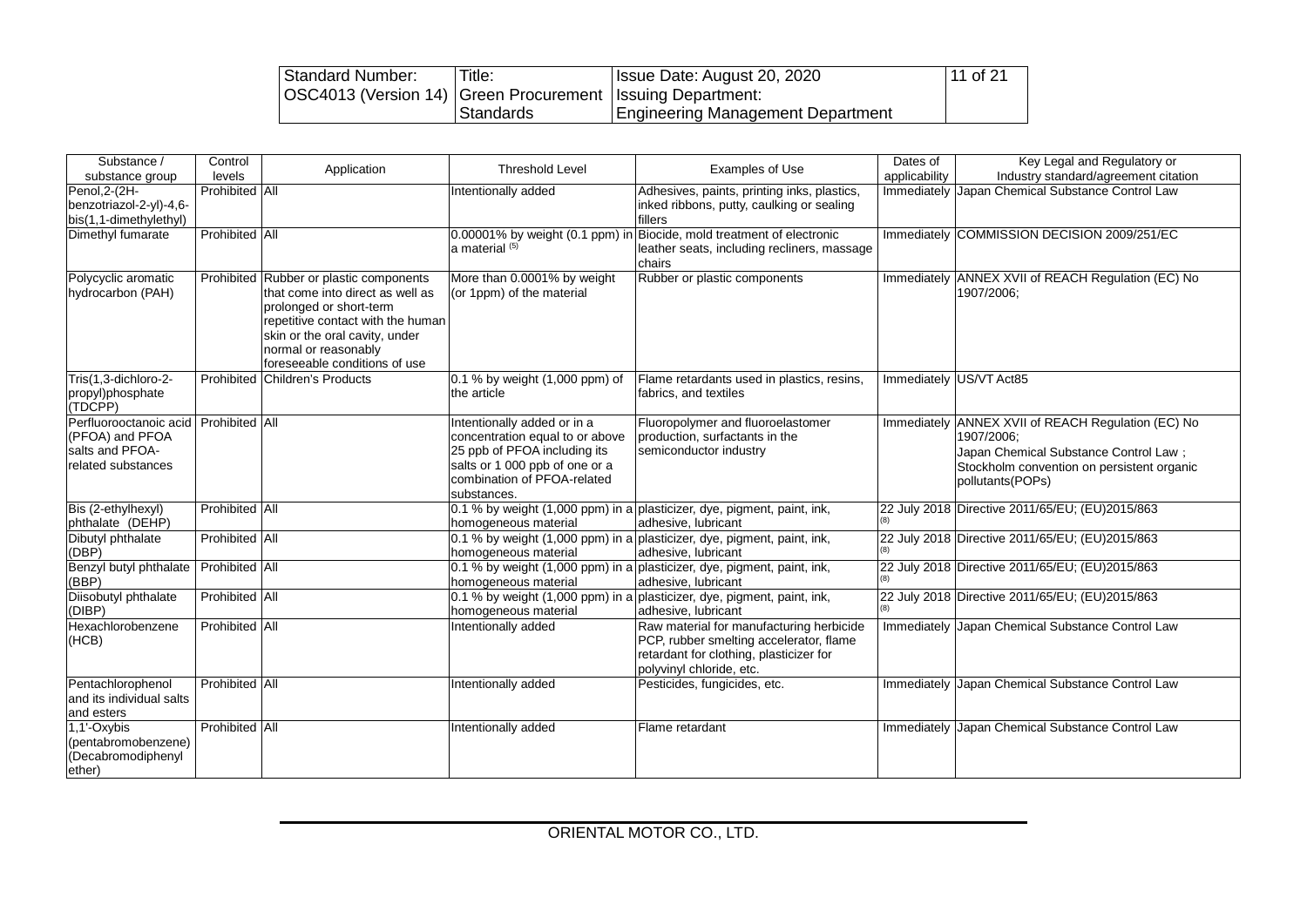| Standard Number:                                               | Title:    | Issue Date: August 20, 2020              | $12$ of 21 |
|----------------------------------------------------------------|-----------|------------------------------------------|------------|
| OSC4013 (Version 14)   Green Procurement   Issuing Department: |           |                                          |            |
|                                                                | Standards | <b>Engineering Management Department</b> |            |

# Table 1 – 2 Controlled

| Substance/Substance group                                                   | CAS No.            | Control<br>levels | Application                                                                  | <b>Threshold Level</b>                                                                                  | Examples of Use                                                                                                                                                                                                 | Key Legal and Regulatory or<br>Industry standard/agreement citation              |
|-----------------------------------------------------------------------------|--------------------|-------------------|------------------------------------------------------------------------------|---------------------------------------------------------------------------------------------------------|-----------------------------------------------------------------------------------------------------------------------------------------------------------------------------------------------------------------|----------------------------------------------------------------------------------|
| Beryllium Oxide (BeO)                                                       | 1304-56-9          | Controlled        | <b>AII</b>                                                                   | $0.1\%$ by weight $(1,000$ ppm $)$ of<br>the article                                                    | Ceramics                                                                                                                                                                                                        | DIGITALEUROPE <sup>(1)</sup> /CECED/AeA <sup>(2)</sup> /<br><b>EERA</b> guidance |
| Nickel $(7)$                                                                | 7440-02-0          | Controlled        | All, where prolonged skin<br>contact is expected                             | Intentionally added (6)                                                                                 | Stainless steel, plating; example application<br>for prolonged skin contact is an ear bud<br>(headphone), mobile phone                                                                                          | ANNEX XVII of REACH Regulation<br>(EC) No 1907/2006                              |
| <b>Brominated flame retardants</b><br>(other than PBBs, PBDEs, or<br>HBCDD) |                    | Controlled        | Plastic materials except<br>printed wiring board<br>laminates <sup>(3)</sup> | 0.1% total bromine content by<br>weight (1,000 ppm) in the plastic package molding sealing<br>material  | Flame retardant for housing, connectors,                                                                                                                                                                        | <b>JS709</b>                                                                     |
|                                                                             |                    | Controlled        | Printed wiring board<br>llaminate                                            | 0.09% total bromine content by<br>weight (900 ppm) in the laminate                                      | Flame retardant                                                                                                                                                                                                 | IPC-4101 and IEC 61249-2-21                                                      |
| Chlorinated flame retardants                                                |                    | Controlled        | Plastic materials except<br>printed wiring board<br>laminates <sup>(3)</sup> | 0.1% total chlorine content by<br>weight (1,000 ppm) in the plastic package molding sealing<br>material | Flame retardant for housing, connectors,                                                                                                                                                                        | <b>JS709</b>                                                                     |
|                                                                             |                    | Controlled        | Printed wiring board<br>llaminate                                            | 0.09% total chlorine content by<br>weight (900 ppm) in the laminate                                     | Flame retardant                                                                                                                                                                                                 | IPC-4101 and IEC 61249-2-21                                                      |
| Polyvinyl chloride (PVC) & PVC<br>Copolymers                                | 9002-86-2<br>other | Controlled        | Plastic materials except<br>printed wiring board<br>laminates <sup>(3)</sup> | 0.1% total chlorine content by<br>weight (1,000 ppm) in the plastic sheath material<br>material         | Insulator, chemical resistance, transparency,                                                                                                                                                                   | <b>JS709</b>                                                                     |
| Ethylene thiourea                                                           | 96-45-7            | Controlled        | All                                                                          | 0.1 % by weight (1,000 ppm) of<br>the article                                                           | Used as a catalyst in some acrylic adhesive<br>glues which may be used in adhesive tapes<br>(for example, double sided adhesive tapes<br>which may be used to hold the back-light in<br>place in mobile phones) | Article 33 and 7.2 of REACH<br>Regulation (EC) No 1907/2006                      |
| <b>Perchlorates</b>                                                         | $\qquad \qquad$    | Controlled        | <b>JAII</b>                                                                  | 0.0000006 % by weight (0.006<br>ppm) of the article                                                     | Coin cell batteries                                                                                                                                                                                             | California- Perchlorate Contamination<br>Prevention Act of 2003                  |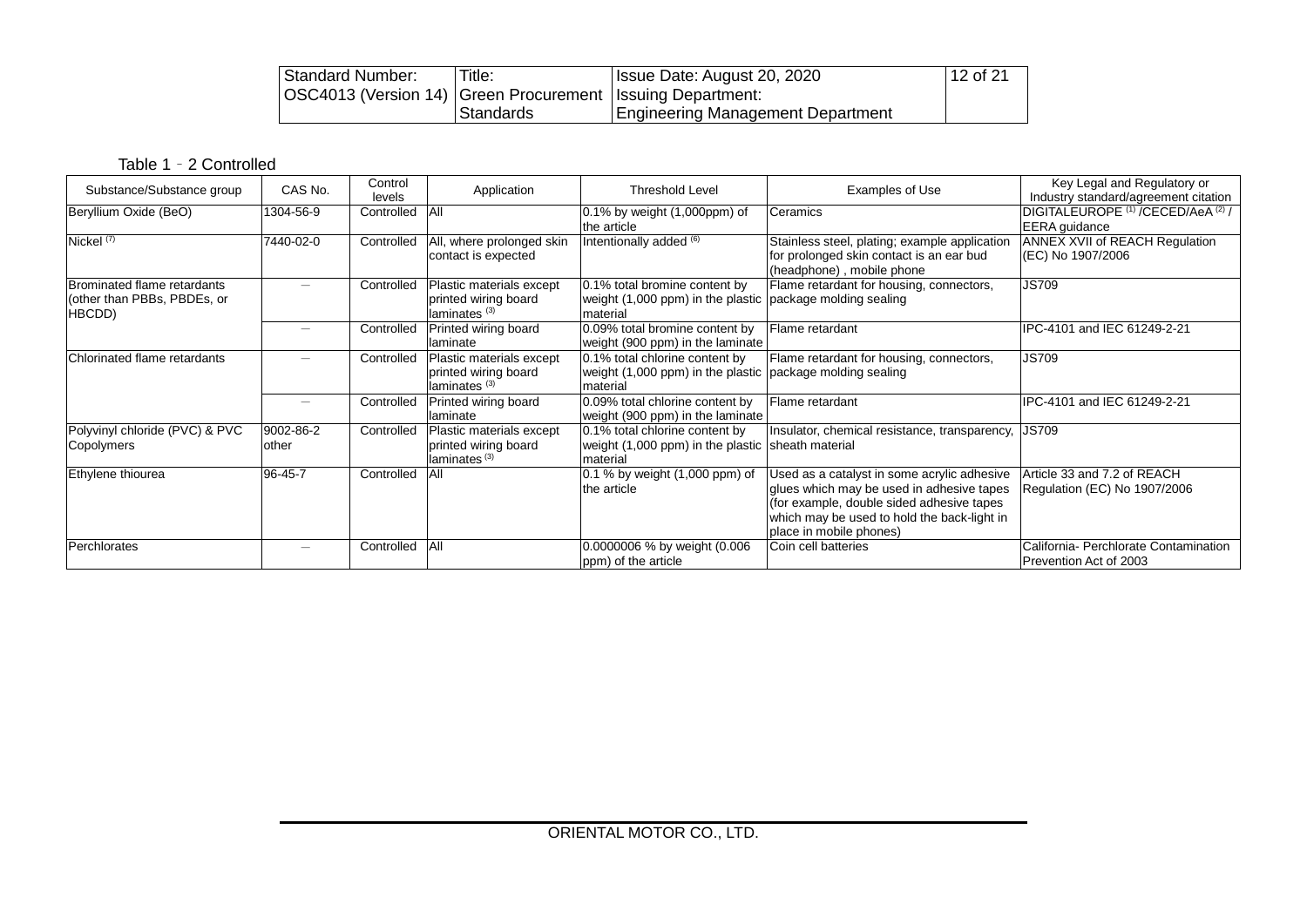| Standard Number:                                               | Title:    | Issue Date: August 20, 2020              | 13 of 21 |
|----------------------------------------------------------------|-----------|------------------------------------------|----------|
| OSC4013 (Version 14)   Green Procurement   Issuing Department: |           |                                          |          |
|                                                                | Standards | <b>Engineering Management Department</b> |          |

Table 1 – 3 Controlled (SVHC)

| Substance/Substance group                                                                         | CAS No.                                   | Control<br>levels        | Application | <b>Threshold Level</b>                        | <b>Examples of Use</b>                                                                                                                                                                                                                                                       | Key Legal and Regulatory or<br>Industry standard/agreement citation |
|---------------------------------------------------------------------------------------------------|-------------------------------------------|--------------------------|-------------|-----------------------------------------------|------------------------------------------------------------------------------------------------------------------------------------------------------------------------------------------------------------------------------------------------------------------------------|---------------------------------------------------------------------|
| Alkanes, C10-13, chloro<br>(Short Chain Chlorinated<br>Paraffins)                                 | 85535-84-8                                | Controlled All<br>(SVHC) |             | 0.1% by weight (1,000 ppm) of<br>the article  | pigment, dyes, colorants                                                                                                                                                                                                                                                     | Article 33 and 7.2 of REACH<br>Regulation (EC) No 1907/2006         |
| Boric acid                                                                                        | 10043-35-3<br>11113-50-1                  | Controlled<br>(SVHC)     | AII         | 0.1% by weight (1,000 ppm) of<br>the article  | In wood veneers/ pressed wooden panels as Article 33 and 7.2 of REACH<br>starch additive, flame retardant and stabilizer Regulation (EC) No 1907/2006<br>in aminoplastic resin, wood preservative, as<br>flame retardant in wood, cotton and other<br>plant derived material |                                                                     |
| Cobalt dichloride (CoCl2)                                                                         | 7646-79-9                                 | Controlled<br>(SVHC)     | <b>All</b>  | 0.1 % by weight (1,000 ppm) of<br>the article | Pneumatic panels to indicate water<br>contamination                                                                                                                                                                                                                          | Article 33 and 7.2 of REACH<br>Regulation (EC) No 1907/2006         |
| Diarsenic Pentoxide                                                                               | 1303-28-2                                 | Controlled<br>(SVHC)     | All         | 0.1 % by weight (1,000 ppm) of<br>the article | Additive in wood, metal, glass and plastics                                                                                                                                                                                                                                  | Article 33 and 7.2 of REACH<br>Regulation (EC) No 1907/2006         |
| Diarsenic Trioxide                                                                                | 1327-53-3                                 | Controlled<br>(SVHC)     | <b>All</b>  | 0.1 % by weight (1,000 ppm) of<br>the article | Additive in wood, metal, glass and plastics                                                                                                                                                                                                                                  | Article 33 and 7.2 of REACH<br>Regulation (EC) No 1907/2006         |
| Disodium tetraborate, anhydrous                                                                   | 1303-96-4<br>1330-43-4<br>12179-04-3      | Controlled<br>(SVHC)     | H           | 0.1 % by weight (1,000 ppm) of<br>the article | In wood veneers/ pressed wooden panels as Article 33 and 7.2 of REACH<br>starch additive, flame retardant and stabilizer Regulation (EC) No 1907/2006<br>in aminoplastic resin, wood preservative, as<br>flame retardant in wood, cotton and other<br>plant derived material |                                                                     |
| Hexabromocyclododecane<br>(HBCDD) and all major<br>diastereoisomers                               | 134237-50-6<br>134237-51-7<br>134237-52-8 | Controlled<br>(SVHC)     | All         | 0.1 % by weight (1,000 ppm) of<br>the article | Flame retardant mainly used for expanded<br>polystyrene and some types of fiber                                                                                                                                                                                              | Article 33 and 7.2 of REACH<br>Regulation (EC) No 1907/2006         |
| Lead chromate                                                                                     | 7758-97-6                                 | Controlled<br>(SVHC)     | All         | 0.1 % by weight (1,000 ppm) of<br>the article | Colorant in plastics;<br>Colorant in paint                                                                                                                                                                                                                                   | Article 33 and 7.2 of REACH<br>Regulation (EC) No 1907/2006         |
| Lead chromate molybdate<br>sulphate red<br>(C.I. Pigment Red 104)                                 | 12656-85-8                                | Controlled<br>(SVHC)     | <b>All</b>  | 0.1 % by weight (1,000 ppm) of<br>the article | Colorant in plastics;<br>Colorant in red paint                                                                                                                                                                                                                               | Article 33 and 7.2 of REACH<br>Regulation (EC) No 1907/2006         |
| Lead sulfochromate yellow (C.I.<br>Pigment Yellow 34)                                             | 1344-37-2                                 | Controlled<br>(SVHC)     | All         | 0.1 % by weight (1,000 ppm) of<br>the article | Colorant in plastics:<br>Colorant in yellow paint                                                                                                                                                                                                                            | Article 33 and 7.2 of REACH<br>Regulation (EC) No 1907/2006         |
| Tetraboron disodium heptaoxide, 12267-73-1<br>hydrate                                             |                                           | Controlled<br>(SVHC)     | <b>All</b>  | 0.1% by weight (1,000 ppm) of<br>the article  | In wood veneers/ pressed wooden panels as Article 33 and 7.2 of REACH<br>starch additive, flame retardant and stabilizer Regulation (EC) No 1907/2006<br>in aminoplastic resin, wood preservative, as<br>flame retardant in wood, cotton and other<br>plant derived material |                                                                     |
| Tris (2-chloroethyl) phosphate<br>(TCEP)                                                          | 115-96-8                                  | Controlled<br>(SVHC)     | All         | 0.1 % by weight (1,000 ppm) of<br>the article | Flame retardant                                                                                                                                                                                                                                                              | Article 33 and 7.2 of REACH<br>Regulation (EC) No 1907/2006         |
| Strontium chromate                                                                                | 7789-06-2                                 | Controlled<br>(SVHC)     | All         | 0.1 % by weight (1,000 ppm) of<br>the article | Corrosion inhibitor                                                                                                                                                                                                                                                          | Article 33 and 7.2 of REACH<br>Regulation (EC) No 1907/2006         |
| 1,2-Benzenedicarboxylic acid, di- 68515-42-4<br>C7-11 branched and linear alkyl<br>esters (DHNUP) |                                           | Controlled<br>(SVHC)     | All         | 0.1% by weight (1,000 ppm) of<br>the article  | Plasticizer, dye, pigment, paint, ink,<br>adhesive, lubricant                                                                                                                                                                                                                | Article 33 and 7.2 of REACH<br>Regulation (EC) No 1907/2006         |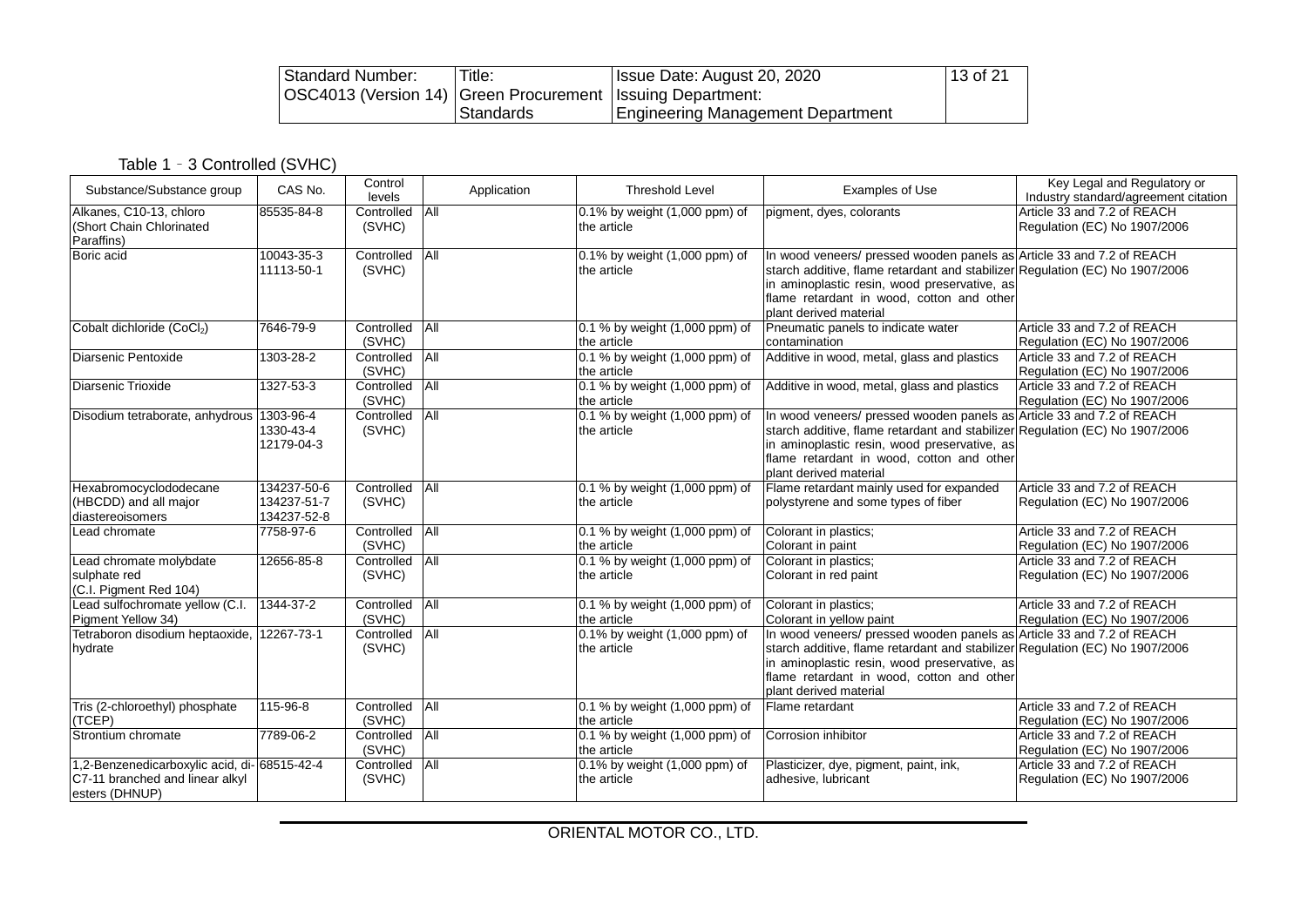| Standard Number:                                               | Title:    | Issue Date: August 20, 2020       | 14 of 21 |
|----------------------------------------------------------------|-----------|-----------------------------------|----------|
| OSC4013 (Version 14)   Green Procurement   Issuing Department: |           |                                   |          |
|                                                                | Standards | Engineering Management Department |          |

| Substance/Substance group                                                          | CAS No.                                              | Control<br>levels    | Application | <b>Threshold Level</b>                        | Examples of Use                                                                                                                                       | Key Legal and Regulatory or<br>Industry standard/agreement citation |
|------------------------------------------------------------------------------------|------------------------------------------------------|----------------------|-------------|-----------------------------------------------|-------------------------------------------------------------------------------------------------------------------------------------------------------|---------------------------------------------------------------------|
| ,2-benzenedicarboxylic acid, di-<br>C6-8-branched alkyl esters, C7-<br>rich (DIHP) | 71888-89-6                                           | Controlled<br>(SVHC) | <b>All</b>  | 0.1% by weight (1,000 ppm) of<br>the article  | Plasticizer, dye, pigment, paint, ink,<br>adhesive, lubricant                                                                                         | Article 33 and 7.2 of REACH<br>Regulation (EC) No 1907/2006         |
| Potassium<br>hydroxyoctaoxodizincate<br>dichromate                                 | 11103-86-9                                           | Controlled<br>(SVHC) | All         | 0.1 % by weight (1,000 ppm) of<br>the article | Paint, anti-corrosion                                                                                                                                 | Article 33 and 7.2 of REACH<br>Regulation (EC) No 1907/2006         |
| Pentazinc chromate<br>octahydroxide                                                | 49663-84-5                                           | Controlled<br>(SVHC) | All         | 0.1 % by weight (1,000 ppm) of<br>the article | Colorant                                                                                                                                              | Article 33 and 7.2 of REACH<br>Regulation (EC) No 1907/2006         |
| Bis(2-ethylhexyl)phthalate<br>(BEHP)                                               | 117-82-8                                             | Controlled<br>(SVHC) | All         | 0.1% by weight (1,000 ppm) of<br>the article  | Plasticizer                                                                                                                                           | Article 33 and 7.2 of REACH<br>Regulation (EC) No 1907/2006         |
| $4-(1,1,3,3-$<br>Tetramethylbutyl)phenol                                           | 140-66-9                                             | Controlled<br>(SVHC) | All         | 0.1% by weight (1,000 ppm) of<br>the article  | Unreacted process chemical                                                                                                                            | Article 33 and 7.2 of REACH<br>Regulation (EC) No 1907/2006         |
| Bis(2-methoxyethyl)ether                                                           | 111-96-6                                             | Controlled<br>(SVHC) | All         | 0.1% by weight (1,000 ppm) of<br>the article  | Electrolyte in batteries                                                                                                                              | Article 33 and 7.2 of REACH<br>Regulation (EC) No 1907/2006         |
| 2.2'-dichloro-4.4'-<br>methylenedianiline (MOCA)                                   | $101 - 14 - 4$                                       | Controlled<br>(SVHC) | All         | 0.1% by weight (1,000 ppm) of<br>the article  | Curing agent for polyurethane                                                                                                                         | Article 33 and 7.2 of REACH<br>Regulation (EC) No 1907/2006         |
| 1,2-dimethoxyethane                                                                | $110 - 71 - 4$                                       | Controlled<br>(SVHC) | All         | 0.1% by weight (1,000 ppm) of<br>the article  | Solvent used in battery electrolytes for<br>lithium batteries. May be in found in printing<br>inks and paint strippers                                | Article 33 and 7.2 of REACH<br>Regulation (EC) No 1907/2006         |
| Diboron trioxide                                                                   | 1303-86-2                                            | Controlled<br>(SVHC) | All         | 0.1% by weight (1,000 ppm) of<br>the article  | Found in wood veneers, glass / fiberoptics<br>and ceramics - for industrial applications                                                              | Article 33 and 7.2 of REACH<br>Regulation (EC) No 1907/2006         |
| Formamide                                                                          | $75 - 12 - 7$                                        | Controlled<br>(SVHC) | All         | 0.1% by weight (1,000 ppm) of<br>the article  | Plasticizer, foaming agent                                                                                                                            | Article 33 and 7.2 of REACH<br>Regulation (EC) No 1907/2006         |
| Decabromodiphenyl oxide                                                            | 1163-19-5                                            | Controlled<br>(SVHC) | All         | 0.1% by weight (1,000 ppm) of<br>the article  | Flame retardant                                                                                                                                       | Article 33 and 7.2 of REACH<br>Regulation (EC) No 1907/2006         |
| Hexahydrophthalic anhydride                                                        | 25550-51-0<br>19438-60-9<br>48122-14-1<br>57110-29-9 | Controlled<br>(SVHC) | All         | 0.1% by weight (1,000 ppm) of<br>the article  | Primary use is as a hardener for epoxy<br>resins.                                                                                                     | Article 33 and 7.2 of REACH<br>Regulation (EC) No 1907/2006         |
| ,2-Benzenedicarboxylic acid,<br>dipentylester, branched and<br>inear               | 84777-06-0                                           | Controlled<br>(SVHC) | <b>All</b>  | 0.1% by weight (1,000 ppm) of<br>the article  | Plasticizer in plastic materials in specialist<br>applications, for example where high<br>solvating plasticizers and stain resistance<br>are required | Article 33 and 7.2 of REACH<br>Regulation (EC) No 1907/2006         |
| Diisopentylphthalate                                                               | 605-50-5                                             | Controlled<br>(SVHC) | <b>All</b>  | 0.1% by weight (1,000 ppm) of<br>the article  | Plasticizer in plastic materials in specialist<br>applications, for example where high<br>solvating plasticizers and stain resistance<br>are required | Article 33 and 7.2 of REACH<br>Regulation (EC) No 1907/2006         |
| N-pentyl-isopentylphthalate                                                        | 776297-69-9                                          | Controlled<br>(SVHC) | All         | 0.1% by weight (1,000 ppm) of<br>the article  | Plasticizer in plastic materials in specialist<br>applications, for example where high<br>solvating plasticizers and stain resistance<br>are required | Article 33 and 7.2 of REACH<br>Regulation (EC) No 1907/2006         |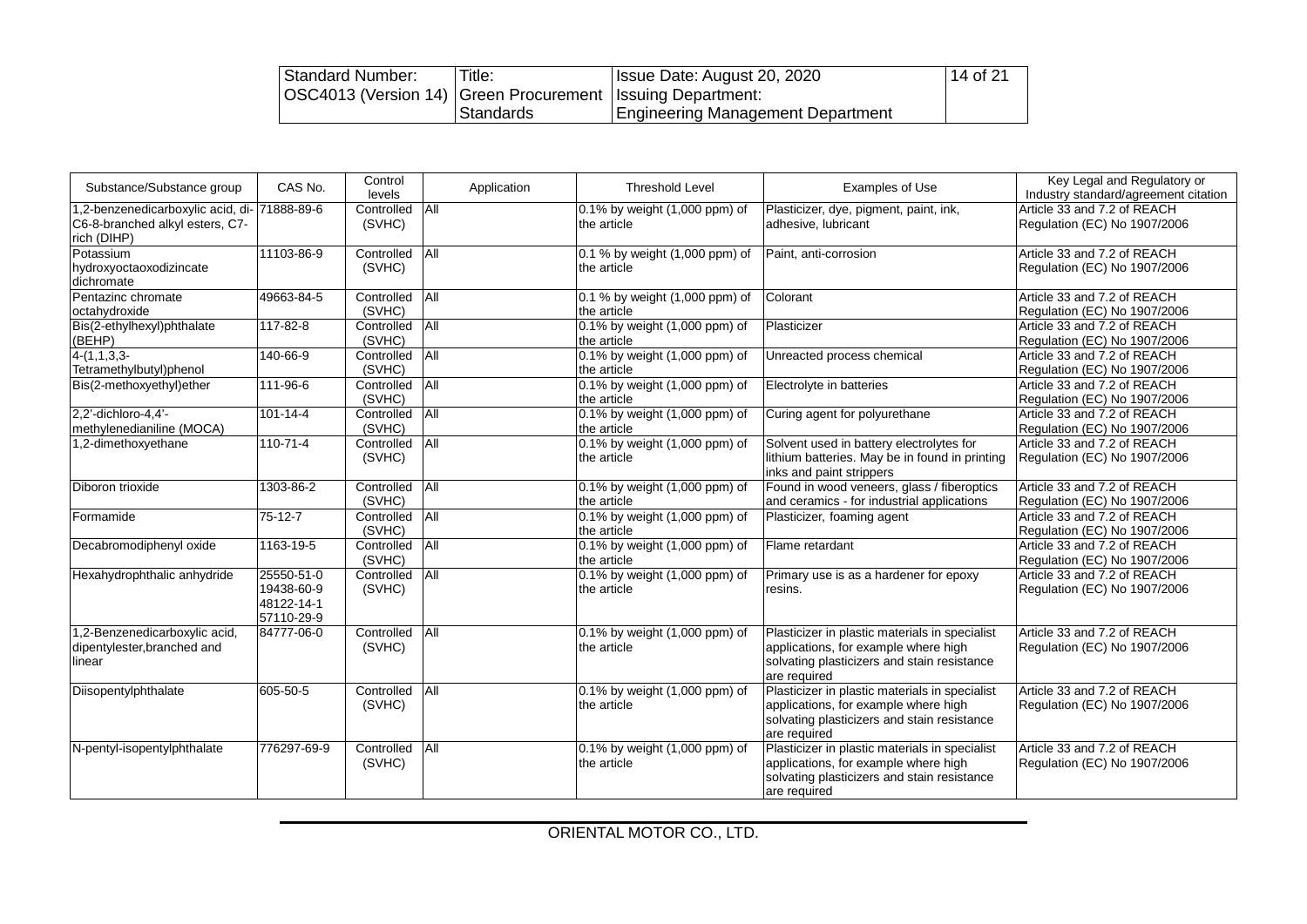| Standard Number:                                               | Title:    | Issue Date: August 20, 2020              | 15 of 21 |
|----------------------------------------------------------------|-----------|------------------------------------------|----------|
| OSC4013 (Version 14)   Green Procurement   Issuing Department: |           |                                          |          |
|                                                                | Standards | <b>Engineering Management Department</b> |          |

| Substance/Substance group                                   | CAS No.    | Control<br>levels    | Application | <b>Threshold Level</b>                       | <b>Examples of Use</b>                                                                                                                                                             | Key Legal and Regulatory or<br>Industry standard/agreement citation |
|-------------------------------------------------------------|------------|----------------------|-------------|----------------------------------------------|------------------------------------------------------------------------------------------------------------------------------------------------------------------------------------|---------------------------------------------------------------------|
| 1,2-Diethoxyethane                                          | 629-14-1   | Controlled<br>(SVHC) | All         | 0.1% by weight (1,000 ppm) of<br>the article | Solvent used in electrolytes for lithium<br>batteries.                                                                                                                             | Article 33 and 7.2 of REACH<br>Regulation (EC) No 1907/2006         |
| N,N-dimethylformamide;<br>dimethyl formamide                | 68-12-2    | Controlled<br>(SVHC) | All         | 0.1% by weight (1,000 ppm) of<br>the article | Used as electrolyte in electrolytic capacitors<br>rated for low temperature use to -55C.                                                                                           | Article 33 and 7.2 of REACH<br>Regulation (EC) No 1907/2006         |
| Dibutyltin dichloride                                       | 683-18-1   | Controlled<br>(SVHC) | All         | 0.1% by weight (1,000 ppm) of<br>the article | Heat stabilizer for PVC used for wiring and<br>cabling insulation.                                                                                                                 | Article 33 and 7.2 of REACH<br>Regulation (EC) No 1907/2006         |
| Lead oxide sulfate<br>(Pb <sub>2</sub> O(SO <sub>4</sub> )) | 12036-76-9 | Controlled<br>(SVHC) | All         | 0.1% by weight (1,000 ppm) of<br>the article | Heat stabilizer for PVC used for wiring and<br>cabling insulation.                                                                                                                 | Article 33 and 7.2 of REACH<br>Regulation (EC) No 1907/2006         |
| [Phthalato(2-)]dioxotrilead                                 | 69011-06-9 | Controlled<br>(SVHC) | All         | 0.1% by weight (1,000 ppm) of<br>the article | Heat stabilizer for plastics, for example for<br>wiring and cabling insulation.                                                                                                    | Article 33 and 7.2 of REACH<br>Regulation (EC) No 1907/2006         |
| Dioxobis(stearato)trilead                                   | 12578-12-0 | Controlled<br>(SVHC) | All         | 0.1% by weight (1,000 ppm) of<br>the article | Heat stabilizer for plastics, for example for<br>wiring and cabling insulation.                                                                                                    | Article 33 and 7.2 of REACH<br>Regulation (EC) No 1907/2006         |
| Fatty acids, C16-18, lead salts                             | 91031-62-8 | Controlled<br>(SVHC) | All         | 0.1% by weight (1,000 ppm) of<br>the article | Heat stabilizer for plastics, for example for<br>wiring and cabling insulation.                                                                                                    | Article 33 and 7.2 of REACH<br>Regulation (EC) No 1907/2006         |
| Lead cyanamidate                                            | 20837-86-9 | Controlled<br>(SVHC) | All         | 0.1% by weight (1,000 ppm) of<br>the article | Used in anticorrosion coatings e.g. steel<br>articles                                                                                                                              | Article 33 and 7.2 of REACH<br>Regulation (EC) No 1907/2006         |
| Lead dinitrate                                              | 10099-74-8 | Controlled<br>(SVHC) | All         | 0.1% by weight (1,000 ppm) of<br>the article | Heat stabilizer in nylon and polyesters, also<br>used as a coating on paper for photo<br>thermography.                                                                             | Article 33 and 7.2 of REACH<br>Regulation (EC) No 1907/2006         |
| Lead tetroxide (orange lead)                                | 1314-41-6  | Controlled<br>(SVHC) | All         | 0.1% by weight (1,000 ppm) of<br>the article | Used in rust-proof primer paints                                                                                                                                                   | Article 33 and 7.2 of REACH<br>Regulation (EC) No 1907/2006         |
| Lead titanium trioxide                                      | 12060-00-3 | Controlled<br>(SVHC) | All         | 0.1% by weight (1,000 ppm) of<br>the article | In piezoelectric components, ultrasound<br>transducers, gas igniters, ultrasonic motors,<br>ceramic capacitors and other electronic<br>components that use piezoelectric materials | Article 33 and 7.2 of REACH<br>Regulation (EC) No 1907/2006         |
| Lead Titanium Zirconium Oxide                               | 12626-81-2 | Controlled<br>(SVHC) | <b>All</b>  | 0.1% by weight (1,000 ppm) of<br>the article | In piezoelectric components, ultrasound<br>transducers, gas igniters, ultrasonic motors,<br>ceramic capacitors and other electronic<br>components that use piezoelectric materials | Article 33 and 7.2 of REACH<br>Regulation (EC) No 1907/2006         |
| Pentalead tetraoxide sulphate                               | 12065-90-6 | Controlled<br>(SVHC) | All         | 0.1% by weight (1,000 ppm) of<br>the article | Heat stabilizer for plastics; for example, non- Article 33 and 7.2 of REACH<br>transparent PVC                                                                                     | Regulation (EC) No 1907/2006                                        |
| Pyrochlore, antimony lead yellow 8012-00-8                  |            | Controlled<br>(SVHC) | All         | 0.1% by weight (1,000 ppm) of<br>the article | Used as yellow pigment for coloring plastics<br>and paint                                                                                                                          | Article 33 and 7.2 of REACH<br>Regulation (EC) No 1907/2006         |
| Silicic acid, barium salt, lead-<br>doped                   | 68784-75-8 | Controlled<br>(SVHC) | All         | 0.1% by weight (1,000 ppm) of<br>the article | Used in UV emitting light bulbs and lamps                                                                                                                                          | Article 33 and 7.2 of REACH<br>Regulation (EC) No 1907/2006         |
| Sulfurous acid, lead salt, dibasic 62229-08-7               |            | Controlled<br>(SVHC) | All         | 0.1% by weight (1,000 ppm) of<br>the article | Heat stabilizer for PVC, for example for<br>wiring and cabling insulation                                                                                                          | Article 33 and 7.2 of REACH<br>Regulation (EC) No 1907/2006         |
| Tetralead trioxide sulphate<br>$(Pb4O3(SO4))$               | 12202-17-4 | Controlled<br>(SVHC) | All         | 0.1% by weight (1,000 ppm) of<br>the article | Heat stabilizer for PVC, for example for<br>wiring and cabling insulation                                                                                                          | Article 33 and 7.2 of REACH<br>Regulation (EC) No 1907/2006         |
| Trilead dioxide phosphonate                                 | 12141-20-7 | Controlled<br>(SVHC) | All         | 0.1% by weight (1,000 ppm) of<br>the article | Heat stabilizer for PVC, for example for<br>wiring and cabling insulation                                                                                                          | Article 33 and 7.2 of REACH<br>Regulation (EC) No 1907/2006         |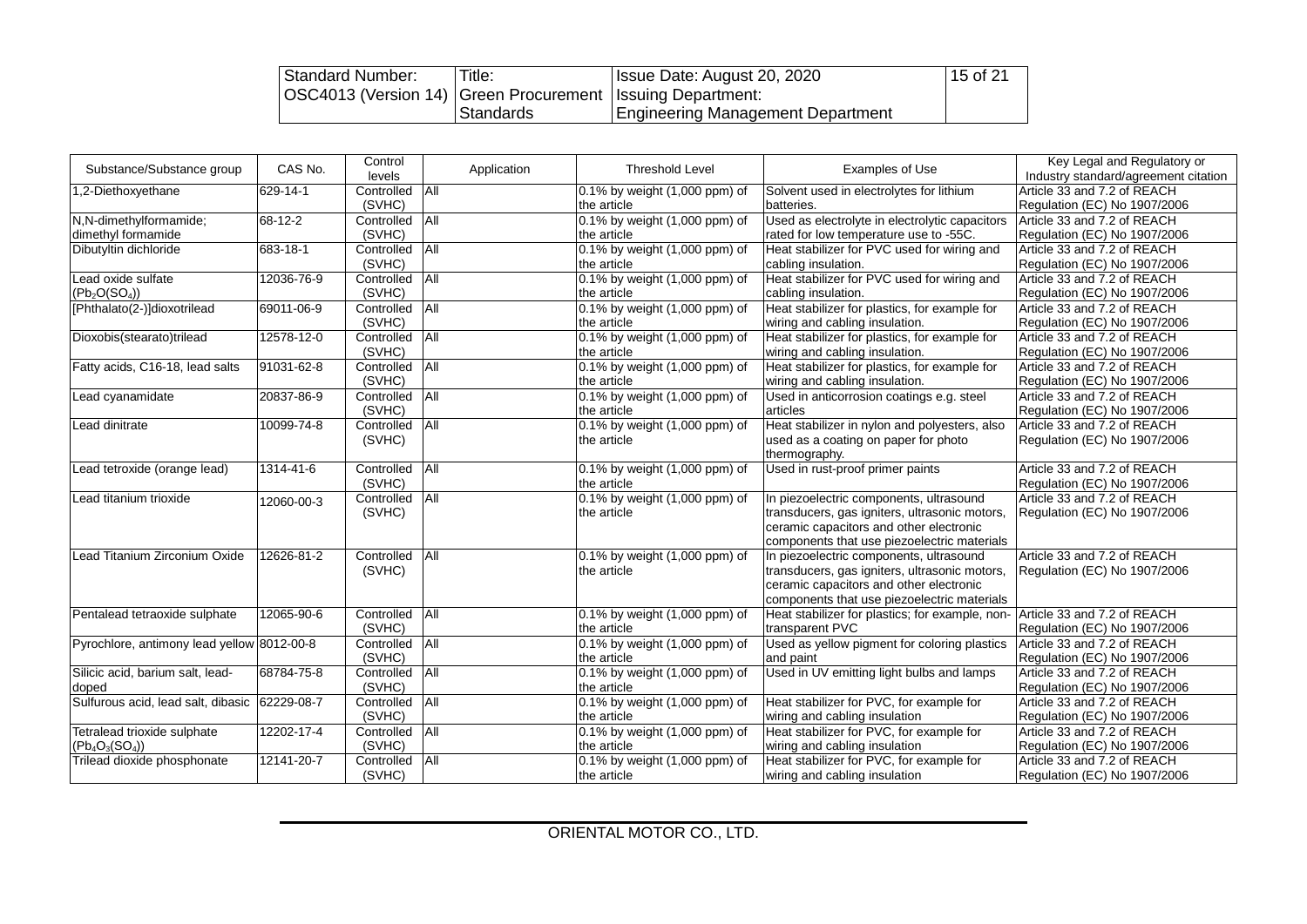| Standard Number:                                               | Title:    | Issue Date: August 20, 2020                | 16 of 21 |
|----------------------------------------------------------------|-----------|--------------------------------------------|----------|
| OSC4013 (Version 14)   Green Procurement   Issuing Department: |           |                                            |          |
|                                                                | Standards | <b>I Engineering Management Department</b> |          |

| Substance/Substance group                                                                                             | CAS No.                                                                         | Control<br>levels    | Application    | <b>Threshold Level</b>                        | <b>Examples of Use</b>                                                                                                                                                                                                                                       | Key Legal and Regulatory or<br>Industry standard/agreement citation |
|-----------------------------------------------------------------------------------------------------------------------|---------------------------------------------------------------------------------|----------------------|----------------|-----------------------------------------------|--------------------------------------------------------------------------------------------------------------------------------------------------------------------------------------------------------------------------------------------------------------|---------------------------------------------------------------------|
| 4-Aminoazobenzene; 4-<br>Phenylazoaniline                                                                             | $60 - 09 - 3$                                                                   | Controlled<br>(SVHC) | AII            | 0.1% by weight (1,000 ppm) of<br>the article  | Used as yellow pigment and in inks,<br>including inks for inkjet printers. It is also<br>used as a dye for lacquer, varnish, wax<br>products, oil stains and styrene resins.                                                                                 | Article 33 and 7.2 of REACH<br>Regulation (EC) No 1907/2006         |
| Cadmium                                                                                                               | 7440-43-9                                                                       | Controlled<br>(SVHC) | All            | 0.1 % by weight (1,000 ppm) of<br>the article | Pigments, anti-corrosion surface treatments.<br>optical glass, heat stabilizers, plating,<br>fluorescent materials, electrodes, low melting<br>solders, electric contacts, zinc plating,<br>photoelectric applications, phosphor<br>coatings, bearing alloys | Article 33 and 7.2 of REACH<br>Regulation (EC) No 1907/2006         |
| Cadmium oxide                                                                                                         | 1306-19-0                                                                       | Controlled<br>(SVHC) | <b>AII</b>     | 0.1 % by weight (1,000 ppm) of<br>the article | Relay contact; photodiode voltaic cell, Ni/Cd<br>battery                                                                                                                                                                                                     | Article 33 and 7.2 of REACH<br>Regulation (EC) No 1907/2006         |
| Dipentyl phthalate (DPP)                                                                                              | $131 - 18 - 0$                                                                  | Controlled<br>(SVHC) | $\overline{A}$ | 0.1% by weight (1,000 ppm) of<br>the article  | Plasticizer in PVC and nitrocellulose resin<br>and rubber; in gunpowder, toys, cosmetics,<br>medical devices                                                                                                                                                 | Article 33 and 7.2 of REACH<br>Regulation (EC) No 1907/2006         |
| Pentadecafluorooctanoic Acid<br>(PFOA)                                                                                | 335-67-1                                                                        | Controlled<br>(SVHC) | All            | 0.1% by weight (1,000 ppm) of<br>the article  | PFOA is used as an emulsion stabilizer to<br>manufacture polyvinylidine fluoride (PVDF)<br>and other fluorinated polymers and<br>elastomers and can be found in<br>concentrations up to 1% w/w in these<br>plastics.                                         | Article 33 and 7.2 of REACH<br>Regulation (EC) No 1907/2006         |
| Ammonium<br>pentadecafluorooctanoate<br>(APFO)                                                                        | 3825-26-1                                                                       | Controlled<br>(SVHC) | $\overline{A}$ | 0.1% by weight (1,000 ppm) of<br>the article  | APFO is used as an emulsion stabilizer to<br>manufacture polyvinylidine fluoride (PVDF)<br>and other fluorinated polymers and<br>elastomers and can be found in<br>concentrations up to 1% w/w in these<br>plastics.                                         | Article 33 and 7.2 of REACH<br>Regulation (EC) No 1907/2006         |
| Poly(oxy-1,2-ethanediyl), a-(4-<br>nonylphenyl)-ω-hydroxy-                                                            | 26027-38-3<br>7311-27-5<br>20427-84-3<br>34166-38-6<br>27942-27-4<br>14409-72-4 | Controlled<br>(SVHC) | All            | 0.1% by weight (1,000 ppm) of<br>the article  | paint, varnish                                                                                                                                                                                                                                               | Article 33 and 7.2 of REACH<br>Regulation (EC) No 1907/2006         |
| Cadmium sulphide                                                                                                      | 1306-23-6                                                                       | Controlled<br>(SVHC) | <b>All</b>     | 0.1% by weight (1,000 ppm) of<br>the article  | Used in photo-resistors, solar cells and<br>piezoelectric transducers                                                                                                                                                                                        | Article 33 and 7.2 of REACH<br>Regulation (EC) No 1907/2006         |
| Trixylyl phosphate                                                                                                    | 25155-23-1                                                                      | Controlled<br>(SVHC) | <b>All</b>     | 0.1% by weight (1,000 ppm) of<br>the article  | Used as a plasticizer for vinyl resin, cellulose Article 33 and 7.2 of REACH<br>resin, natural and synthetic rubber. Also,<br>used as a flame retardant.                                                                                                     | Regulation (EC) No 1907/2006                                        |
| Disodium 3,3'-[[1,1'-biphenyl]-<br>4,4'-diylbis(azo)]bis(4-<br>aminonaphthalene-1-sulphonate)<br>(C.I. Direct Red 28) | 573-58-0                                                                        | Controlled<br>(SVHC) | All            | 0.1% by weight (1,000 ppm) of<br>the article  | Dye for textiles and paper                                                                                                                                                                                                                                   | Article 33 and 7.2 of REACH<br>Regulation (EC) No 1907/2006         |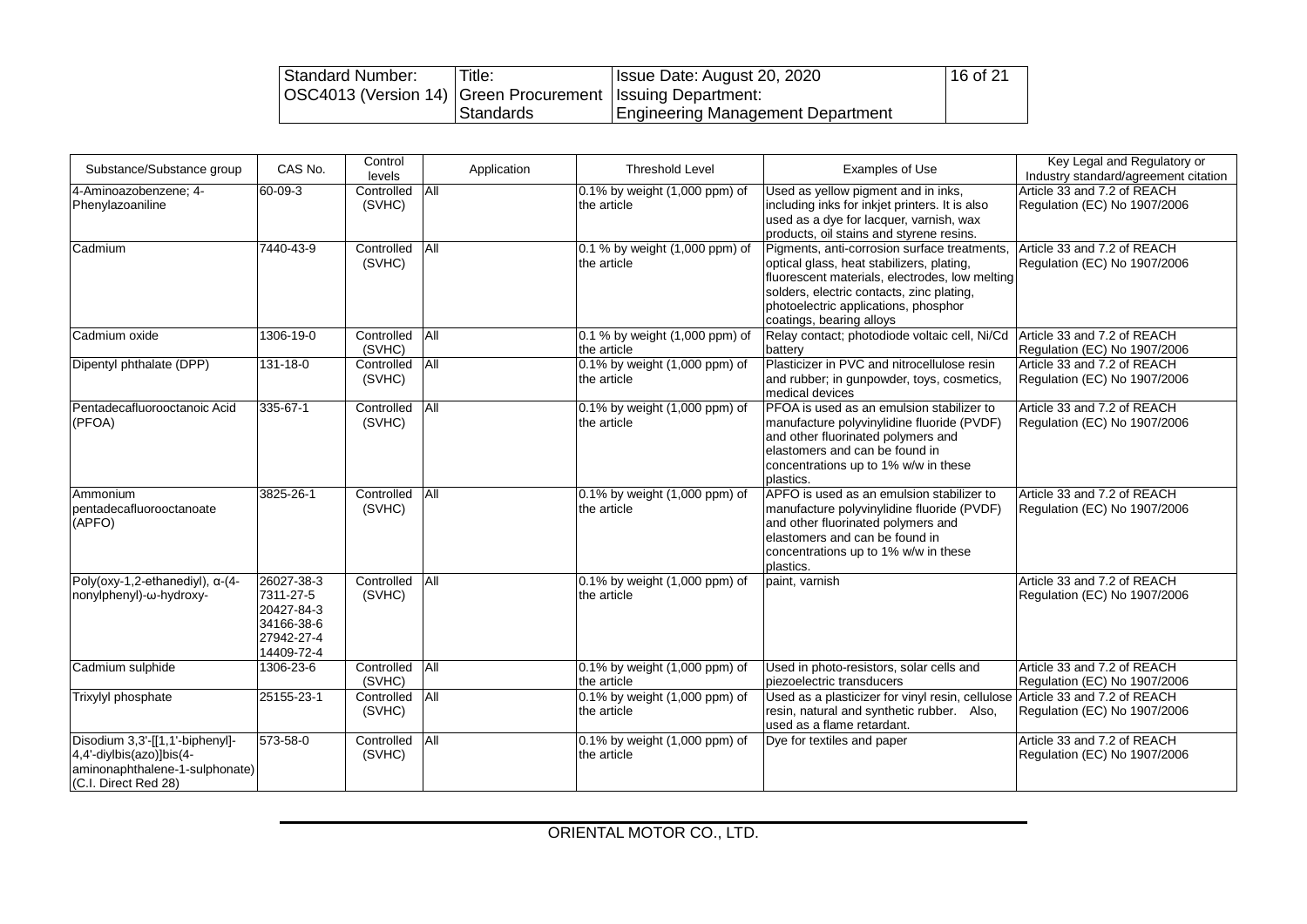| Standard Number:                                               | Title:    | Issue Date: August 20, 2020       | 17 of 21 |
|----------------------------------------------------------------|-----------|-----------------------------------|----------|
| OSC4013 (Version 14)   Green Procurement   Issuing Department: |           |                                   |          |
|                                                                | Standards | Engineering Management Department |          |

| Substance/Substance group                                                                                                                                                                                                                                                                  | CAS No.                  | Control<br>levels        | Application | <b>Threshold Level</b>                            | <b>Examples of Use</b>                                                                                                                                                                                                                                                                    | Key Legal and Regulatory or<br>Industry standard/agreement citation |
|--------------------------------------------------------------------------------------------------------------------------------------------------------------------------------------------------------------------------------------------------------------------------------------------|--------------------------|--------------------------|-------------|---------------------------------------------------|-------------------------------------------------------------------------------------------------------------------------------------------------------------------------------------------------------------------------------------------------------------------------------------------|---------------------------------------------------------------------|
| Disodium 4-amino-3-[[4'-[(2,4-<br>diaminophenyl) azo][1,1'-<br>biphenyl]-4-yl]azo] -5-hydroxy-6-<br>(phenylazo)naphthalene-2,7-<br>disulphonate (C.I. Direct Black<br>38)                                                                                                                  | 1937-37-7                | Controlled<br>(SVHC)     | All         | 0.1% by weight (1,000 ppm) of<br>the article      | Used in ink for printers                                                                                                                                                                                                                                                                  | Article 33 and 7.2 of REACH<br>Regulation (EC) No 1907/2006         |
| Dihexyl phthalate                                                                                                                                                                                                                                                                          | 84-75-3                  | Controlled<br>(SVHC)     | All         | 0.1% by weight (1,000 ppm) of<br>the article      | Plasticizer                                                                                                                                                                                                                                                                               | Article 33 and 7.2 of REACH<br>Regulation (EC) No 1907/2006         |
| Imidazolidine-2-thione; 2-<br>limidazoline-2-thiol                                                                                                                                                                                                                                         | 96-45-7                  | Controlled<br>(SVHC)     | All         | 0.1% by weight (1,000 ppm) of<br>the article      | Used as a catalyst in some acrylic adhesive<br>glues which may be used in adhesive tapes<br>(for example, double sided adhesive tapes)<br>which may be used to hold the back-light in<br>place in mobile phones)                                                                          | Article 33 and 7.2 of REACH<br>Regulation (EC) No 1907/2006         |
| Lead (II) acetate                                                                                                                                                                                                                                                                          | 301-04-2                 | Controlled All<br>(SVHC) |             | 0.1% by weight (1,000 ppm) of<br>the article      | Paint, putty                                                                                                                                                                                                                                                                              | Article 33 and 7.2 of REACH<br>Regulation (EC) No 1907/2006         |
| Cadmium fluoride                                                                                                                                                                                                                                                                           | 7790-79-6                | Controlled<br>(SVHC)     | All         | 0.1% by weight (1,000 ppm) of<br>the article      | Synthetic intermediate                                                                                                                                                                                                                                                                    | Article 33 and 7.2 of REACH<br>Regulation (EC) No 1907/2006         |
| Cadmium sulphate                                                                                                                                                                                                                                                                           | 10124-36-4<br>31119-53-6 | Controlled<br>(SVHC)     | <b>All</b>  | 0.1% by weight (1,000 ppm) of<br>the article      | Plating, analysis reagent                                                                                                                                                                                                                                                                 | Article 33 and 7.2 of REACH<br>Regulation (EC) No 1907/2006         |
| 2-benzotriazol-2-yl-4,6-di-tert-<br>butylphenol (UV-320)                                                                                                                                                                                                                                   | 3846-71-7                | Controlled<br>(SVHC)     | All         | 0.1% by weight (1,000 ppm) of<br>the article      | UV Stabilizer, adhesive, paint, ink, plastics,<br>inked ribbons, putty, caulking or sealing<br>fillers                                                                                                                                                                                    | Article 33 and 7.2 of REACH<br>Regulation (EC) No 1907/2006         |
| 2-(2H-benzotriazol-2-yl)-4,6-<br>ditertpentylphenol (UV-328)                                                                                                                                                                                                                               | 25973-55-1               | Controlled<br>(SVHC)     | All         | 0.1% by weight (1,000 ppm) of<br>the article      | <b>UV Stabilizer</b>                                                                                                                                                                                                                                                                      | Article 33 and 7.2 of REACH<br>Regulation (EC) No 1907/2006         |
| 2-ethylhexyl 10-ethyl-4,4-dioctyl-<br>7-oxo-8-oxa-3,5-dithia-4-<br>stannatetradecanoate (DOTE)                                                                                                                                                                                             | 15571-58-1               | Controlled<br>(SVHC)     | All         | 0.1% by weight (1,000 ppm) of<br>the article      | Stabilizer for PVC                                                                                                                                                                                                                                                                        | Article 33 and 7.2 of REACH<br>Regulation (EC) No 1907/2006         |
| Reaction mass of 2-ethylhexyl<br>10-ethyl-4,4-dioctyl-7-oxo-8-oxa-<br>3,5-dithia-4-<br>stannatetradecanoate and 2-<br>ethylhexyl 10-ethyl-4-[[2-[(2-<br>ethylhexyl)oxy]-2-oxoethyl]thio]-<br>4-octyl-7-oxo-8-oxa-3,5-dithia-4-<br>stannatetradecanoate (reaction<br>mass of DOTE and MOTE) | $\qquad \qquad -$        | Controlled<br>(SVHC)     | All         | 0.1% by weight (1,000 ppm) of<br>the article      | Stabilizer for PVC                                                                                                                                                                                                                                                                        | Article 33 and 7.2 of REACH<br>Regulation (EC) No 1907/2006         |
| 1, 2-benzenedicarboxylic acid,<br>di-C6-10-alkyl esters; 1, 2-<br>benzenedicarboxylic acid, mixed<br>decyl and hexyl and octyl<br>diesters with ≥ 0.3% of dihexyl<br>phthalate (EC No. 201-559-5)                                                                                          | 68515-51-5<br>68648-93-1 | Controlled<br>(SVHC)     | All         | $0.1\%$ by weight $(1,000$ ppm) of<br>the article | Plasticisers, lubricants, adhesives, coatings,<br>cable compounding, polymer foils, PVC<br>compound coatings, paints, thinners, paint<br>removers, fillers, putties, plasters, ink and<br>toners, greases, release products, polymer<br>preparations and compounds, and<br>semiconductors | Article 33 and 7.2 of REACH<br>Regulation (EC) No 1907/2006         |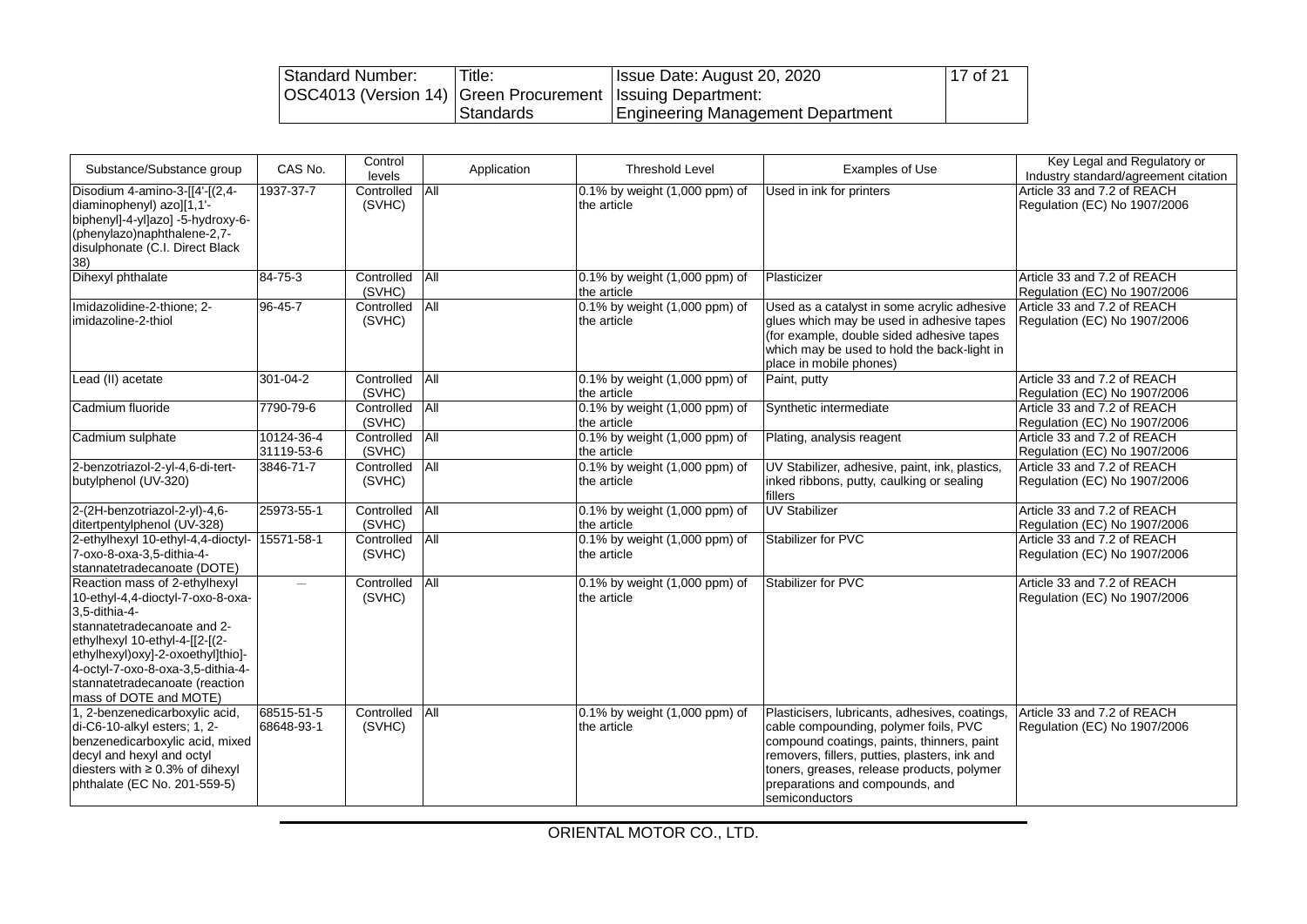| Standard Number:                                               | Title:    | Issue Date: August 20, 2020       | 18 of 21 |
|----------------------------------------------------------------|-----------|-----------------------------------|----------|
| OSC4013 (Version 14)   Green Procurement   Issuing Department: |           |                                   |          |
|                                                                | Standards | Engineering Management Department |          |

| Substance/Substance group                                                                                                                                                                                                                                                                                                    | CAS No.                                  | Control<br>levels    | Application | <b>Threshold Level</b>                        | <b>Examples of Use</b>                                                                                                                                                                  | Key Legal and Regulatory or<br>Industry standard/agreement citation |
|------------------------------------------------------------------------------------------------------------------------------------------------------------------------------------------------------------------------------------------------------------------------------------------------------------------------------|------------------------------------------|----------------------|-------------|-----------------------------------------------|-----------------------------------------------------------------------------------------------------------------------------------------------------------------------------------------|---------------------------------------------------------------------|
| 1,3-propanesultone                                                                                                                                                                                                                                                                                                           | 1120-71-4                                | Controlled<br>(SVHC) | All         | 0.1% by weight (1,000 ppm) of<br>the article  | Electrolyte fluid of rechargeable lithium ion<br>batteries                                                                                                                              | Article 33 and 7.2 of REACH<br>Regulation (EC) No 1907/2006         |
| 2,4-di-tert-butyl-6-(5-<br>chlorobenzotriazol-2-yl)phenol<br>(UV-327)                                                                                                                                                                                                                                                        | 3864-99-1                                | Controlled<br>(SVHC) | All         | 0.1% by weight (1,000 ppm) of<br>the article  | UV stabilizer                                                                                                                                                                           | Article 33 and 7.2 of REACH<br>Regulation (EC) No 1907/2006         |
| 2-(2H-benzotriazol-2-yl)-4-(tert-<br>butyl)-6-(sec-butyl)phenol (UV-<br>350)                                                                                                                                                                                                                                                 | 36437-37-3                               | Controlled<br>(SVHC) | All         | 0.1% by weight (1,000 ppm) of<br>the article  | UV stabilizer                                                                                                                                                                           | Article 33 and 7.2 of REACH<br>Regulation (EC) No 1907/2006         |
| Perfluorononan-1-oic acid<br>$(2,2,3,3,4,4,5,5,6,6,7,7,8,8,9,9,9 -   21049-39-8$<br>heptadecafluorononanoic acid<br>and its sodium and ammonium<br>salts)                                                                                                                                                                    | 375-95-1<br>4149-60-4                    | Controlled<br>(SVHC) | All         | 0.1 % by weight (1,000 ppm) of<br>the article | Surfactant in the production of the<br>fluoropolymer polyvinylidene fluoride (PVDF) Regulation (EC) No 1907/2006                                                                        | Article 33 and 7.2 of REACH                                         |
| Benzo[def]chrysene(Benzo [a] 50-32-8<br>pyrene)                                                                                                                                                                                                                                                                              |                                          | Controlled<br>(SVHC) | All         | 0.1 % by weight (1,000 ppm) of<br>the article | Occurred by burning organic substances.                                                                                                                                                 | Article 33 and 7.2 of REACH<br>Regulation (EC) No 1907/2006         |
| 4,4'-isopropylidenediphenol<br>(bisphenol A; BPA)                                                                                                                                                                                                                                                                            | 80-05-7                                  | Controlled<br>(SVHC) | All         | 0.1 % by weight (1,000 ppm) of<br>the article | Epoxy, raw material of polycarbonate,<br>antioxidant of PVC                                                                                                                             | Article 33 and 7.2 of REACH<br>Regulation (EC) No 1907/2006         |
| Nonadecafluorodecanoic acid<br>(PFDA) and its sodium and<br>lammonium salts                                                                                                                                                                                                                                                  | 335-76-2<br>3830-45-3<br>3108-42-7       | Controlled<br>(SVHC) | All         | 0.1 % by weight (1,000 ppm) of<br>the article | Lubricant                                                                                                                                                                               | Article 33 and 7.2 of REACH<br>Regulation (EC) No 1907/2006         |
| p-(1,1-dimethylpropyl)phenol                                                                                                                                                                                                                                                                                                 | 80-46-6                                  | Controlled<br>(SVHC) | All         | 0.1 % by weight (1,000 ppm) of<br>the article | Adhesive                                                                                                                                                                                | Article 33 and 7.2 of REACH<br>Regulation (EC) No 1907/2006         |
| 4-heptylphenol, branched and<br>linear [substances with a linear<br>and/or branched alkyl chain with<br>a carbon number of 7 covalently<br>bound predominantly in position<br>4 to phenol, covering also<br>UVCB- and well-defined<br>substances which include any of<br>the individual isomers or a<br>combination thereof] |                                          | Controlled<br>(SVHC) | All         | 0.1 % by weight (1,000 ppm) of<br>the article | <b>Used in surfactant</b>                                                                                                                                                               | Article 33 and 7.2 of REACH<br>Regulation (EC) No 1907/2006         |
| Perfluorohexane-1-sulphonic<br>acid and its salts<br>(PFHxS)                                                                                                                                                                                                                                                                 | 355-46-4<br>68259-08-5<br>3871-99-6      | Controlled<br>(SVHC) | All         | 0.1 % by weight (1,000 ppm) of<br>the article | Impurity in production of PFOS and<br>alternative for PFOS, a surfactant which can<br>be found in protective coatings and<br>adhesives which are resistant to water, dirt,<br>oils etc. | Article 33 and 7.2 of REACH<br>Regulation (EC) No 1907/2006         |
| 1,6,7,8,9,14,15,16,17,17,18,18-<br>Dodecachloropentacyclo[12.2.1.<br>16,9.02,13.05,10]octadeca-7,15-<br>diene ("Dechlorane Plus"™)                                                                                                                                                                                           | 13560-89-9<br>135821-74-8<br>135821-03-3 | Controlled<br>(SVHC) | All         | 0.1 % by weight (1,000 ppm) of<br>the article | Flame retardant for electric wire and cable<br>covering material                                                                                                                        | Article 33 and 7.2 of REACH<br>Regulation (EC) No 1907/2006         |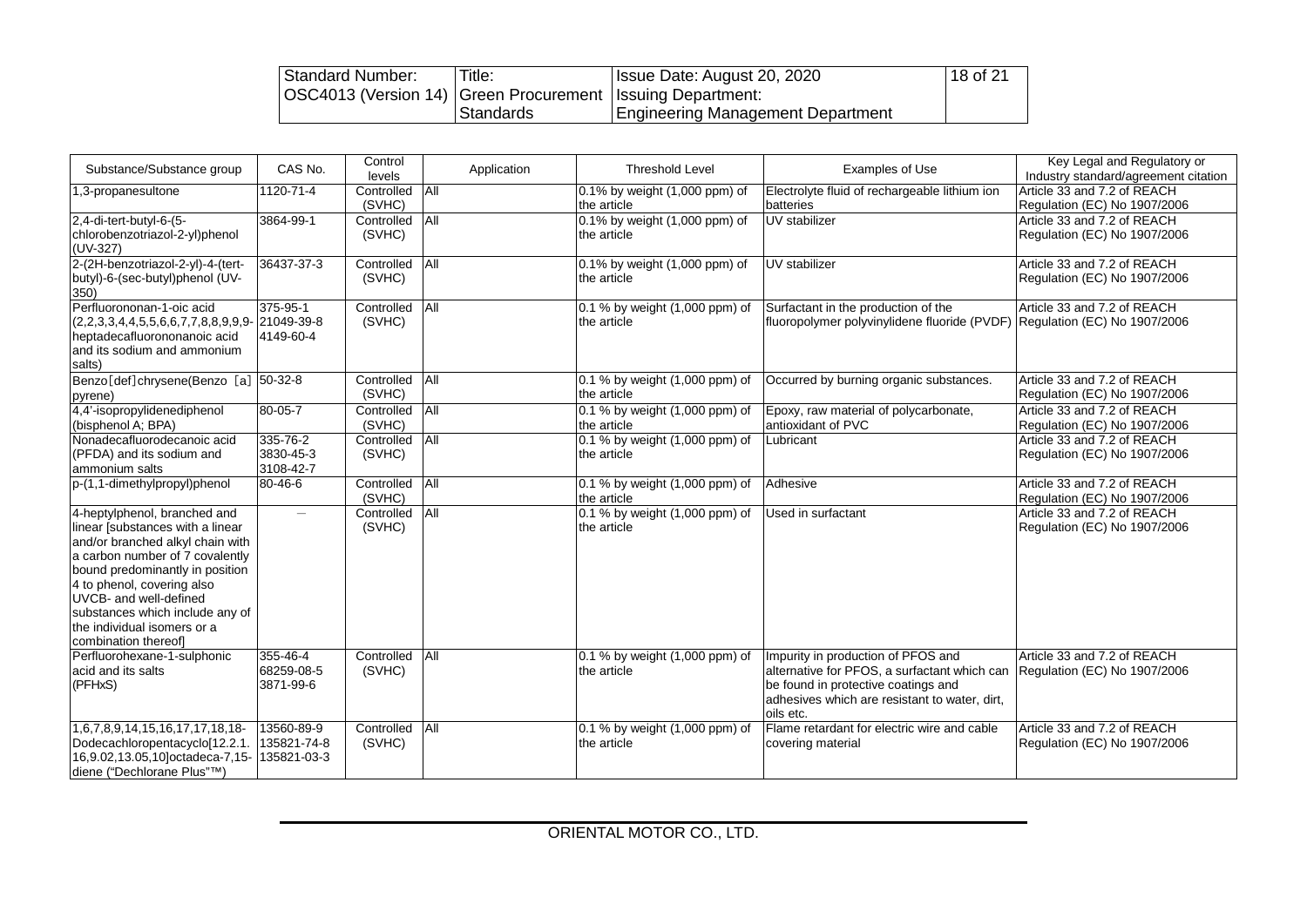| Standard Number:                                               | Title:    | Issue Date: August 20, 2020       | $19$ of 21 |
|----------------------------------------------------------------|-----------|-----------------------------------|------------|
| OSC4013 (Version 14)   Green Procurement   Issuing Department: |           |                                   |            |
|                                                                | Standards | Engineering Management Department |            |

| Substance/Substance group              | CAS No.    | Control<br>levels    | Application | <b>Threshold Level</b>                        | <b>Examples of Use</b>                                                                                                                                                                                                                                                  | Key Legal and Regulatory or<br>Industry standard/agreement citation |
|----------------------------------------|------------|----------------------|-------------|-----------------------------------------------|-------------------------------------------------------------------------------------------------------------------------------------------------------------------------------------------------------------------------------------------------------------------------|---------------------------------------------------------------------|
| Benzo[a]anthracene (BaA)               | 56-55-3    | Controlled<br>(SVHC) | <b>All</b>  | 0.1 % by weight (1,000 ppm) of<br>the article | Impurities in carbon black, which is used as<br>coloring agent in plastics and softener in<br>rubbers                                                                                                                                                                   | Article 33 and 7.2 of REACH<br>Regulation (EC) No 1907/2006         |
| Cadmium dihydroxide                    | 21041-95-2 | Controlled<br>(SVHC) | <b>All</b>  | 0.1 % by weight (1,000 ppm) of<br>the article | It is generated in the anodes of nickel-<br>cadmium and silver-cadmium batteries<br>during the discharge                                                                                                                                                                | Article 33 and 7.2 of REACH<br>Regulation (EC) No 1907/2006         |
| Chrysen (CHR)                          | 218-01-9   | Controlled<br>(SVHC) | <b>All</b>  | 0.1 % by weight (1,000 ppm) of<br>the article | Impurities in carbon black, which is used as<br>coloring agent in plastics and softener in<br>rubbers                                                                                                                                                                   | Article 33 and 7.2 of REACH<br>Regulation (EC) No 1907/2006         |
| Benzo[ghi]perylene                     | 191-24-2   | Controlled<br>(SVHC) | All         | 0.1 % by weight (1,000 ppm) of<br>the article | Impurities in carbon black, which is used as<br>coloring agent in plastics and softener in<br>rubbers                                                                                                                                                                   | Article 33 and 7.2 of REACH<br>Regulation (EC) No 1907/2006         |
| Decamethylcyclopentasiloxane           | 541-02-6   | Controlled<br>(SVHC) | All         | 0.1 % by weight (1,000 ppm) of<br>the article | Siloxanes are monomers used to<br>manufacture silicones. Residuals may<br>remain in silicone polymers and copolymers.                                                                                                                                                   | Article 33 and 7.2 of REACH<br>Regulation (EC) No 1907/2006         |
| Disodium octaborate                    | 12008-41-2 | Controlled<br>(SVHC) | All         | 0.1 % by weight (1,000 ppm) of<br>the article | Wooden veneer sheets and pressed wooden Article 33 and 7.2 of REACH<br>panels (as a constituent within the starch<br>adhesive), as a flame retardant, as stabilizer<br>in aminoplastic resins, and as a biocide in<br>professional and industrial wood<br>preservation. | Regulation (EC) No 1907/2006                                        |
| Dodecamethylcyclohexasiloxane 540-97-6 |            | Controlled<br>(SVHC) | All         | 0.1 % by weight (1,000 ppm) of<br>the article | Siloxanes are monomers used to<br>manufacture silicones. They may remain as<br>unreacted in silicone polymers and<br>copolymers, used in many electrotechnical<br>equipment product categories.                                                                         | Article 33 and 7.2 of REACH<br>Regulation (EC) No 1907/2006         |
| Lead                                   | 7439-92-1  | Controlled<br>(SVHC) | <b>All</b>  | 0.1 % by weight (1,000 ppm) of<br>the article | Steel, aluminum and copper alloys, lead acid Article 33 and 7.2 of REACH<br>batteries, solder and other applications                                                                                                                                                    | Regulation (EC) No 1907/2006                                        |
| Octamethylcyclotetrasiloxane           | 556-67-2   | Controlled<br>(SVHC) | All         | 0.1 % by weight (1,000 ppm) of<br>the article | Siloxanes are monomers used to<br>manufacture silicones. They may remain as<br>unreacted in silicone polymers and<br>copolymers, used in many electrotechnical<br>equipment product categories.                                                                         | Article 33 and 7.2 of REACH<br>Regulation (EC) No 1907/2006         |
| Terphenyl, hydrogenated                | 61788-32-7 | Controlled<br>(SVHC) | All         | 0.1 % by weight (1,000 ppm) of<br>the article | Plasticizers, sealants, epoxy adhesives,<br>paints and heat sinks                                                                                                                                                                                                       | Article 33 and 7.2 of REACH<br>Regulation (EC) No 1907/2006         |
| Dicyclohexyl phthalate                 | 84-61-7    | Controlled<br>(SVHC) | All         | 0.1 % by weight (1,000 ppm) of<br>the article | Plasticizer, dye, pigment, paint, ink,<br>manufacture of adhesive, lubricant                                                                                                                                                                                            | Article 33 and 7.2 of REACH<br>Regulation (EC) No 1907/2006         |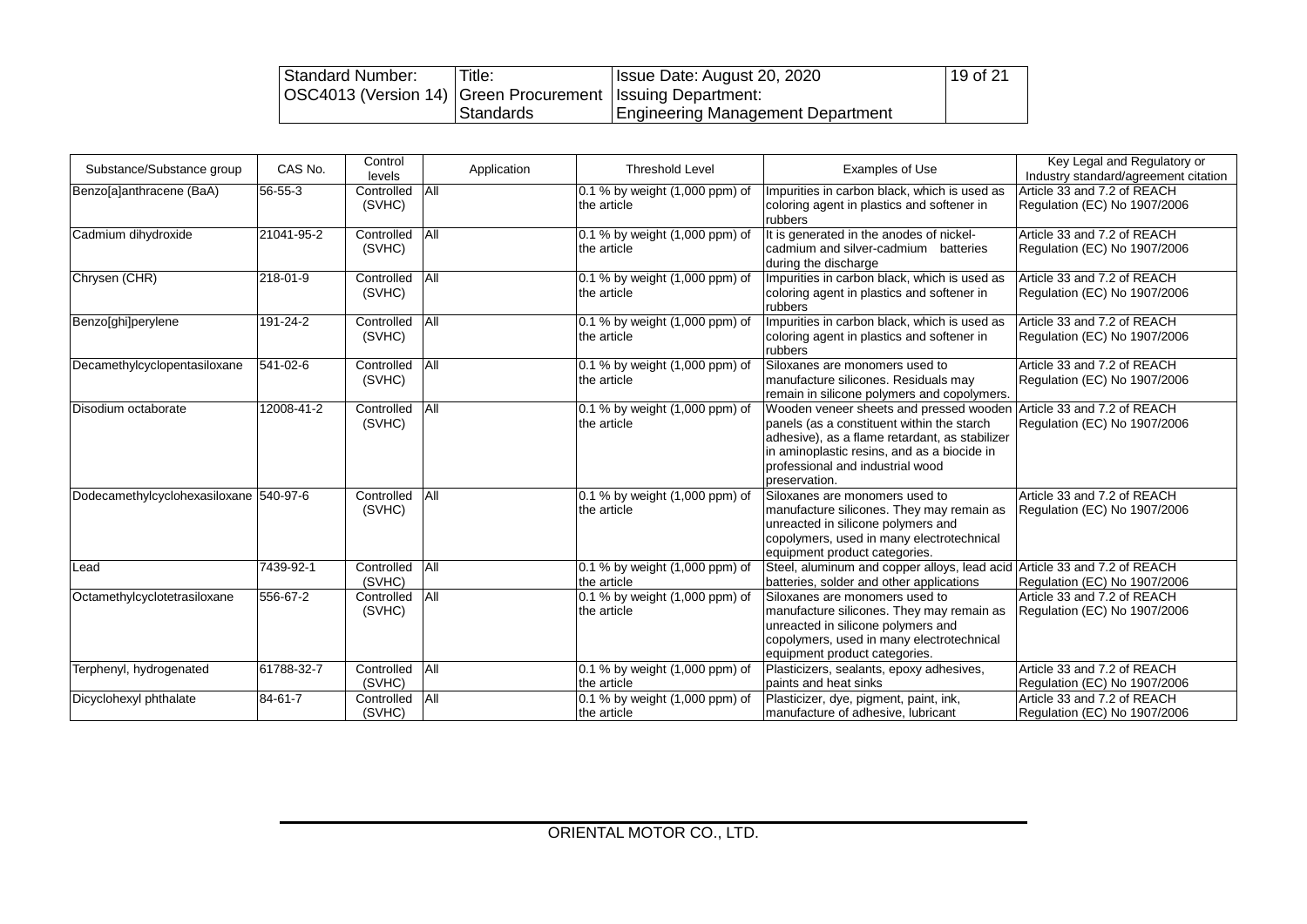| Standard Number:                                               | Title:    | Issue Date: August 20, 2020              | 20 of 21 |
|----------------------------------------------------------------|-----------|------------------------------------------|----------|
| OSC4013 (Version 14)   Green Procurement   Issuing Department: |           |                                          |          |
|                                                                | Standards | <b>Engineering Management Department</b> |          |

| Substance/Substance group                                                                                                                 | CAS No.                                          | Control<br>levels    | Application | <b>Threshold Level</b>                        | Examples of Use                                                                                                                                                                                                                                                                                                                                                                                                              | Key Legal and Regulatory or<br>Industry standard/agreement citation |
|-------------------------------------------------------------------------------------------------------------------------------------------|--------------------------------------------------|----------------------|-------------|-----------------------------------------------|------------------------------------------------------------------------------------------------------------------------------------------------------------------------------------------------------------------------------------------------------------------------------------------------------------------------------------------------------------------------------------------------------------------------------|---------------------------------------------------------------------|
| 2,2-bis(4'-hydroxyphenyl)-4-<br>methylpentane                                                                                             | 6807-17-6                                        | Controlled<br>(SVHC) | All         | 0.1 % by weight (1,000 ppm) of<br>the article | White crystalline powder, Raw material for<br>epoxy resins, Raw materials for<br>polycarbonate resin, Thermal paper,<br>Chemicals, Surface coatings, Inks,<br>Adhesives, Synthetic resin additives, Liquid<br>crystal materials, Photosensitizers,<br>Information recording agents, Engineering<br>plastic materials, Electronic functional<br>materials, Optical functional materials; may<br>be used as substitute for BPA | Article 33 and 7.2 of REACH<br>Regulation (EC) No 1907/2006         |
| Benzo[k]fluoranthene                                                                                                                      | 207-08-9                                         | Controlled<br>(SVHC) | All         | 0.1 % by weight (1,000 ppm) of<br>the article | Impurities in carbon black, which is used as<br>coloring agent in plastics and softener in<br>rubbers                                                                                                                                                                                                                                                                                                                        | Article 33 and 7.2 of REACH<br>Regulation (EC) No 1907/2006         |
| Fluoranthene                                                                                                                              | 206-44-0                                         | Controlled<br>(SVHC) | All         | 0.1 % by weight (1,000 ppm) of<br>the article | Impurities in carbon black, which is used as<br>coloring agent in plastics and softener in<br>rubbers                                                                                                                                                                                                                                                                                                                        | Article 33 and 7.2 of REACH<br>Regulation (EC) No 1907/2006         |
| Phenanthrene                                                                                                                              | 85-01-8                                          | Controlled<br>(SVHC) | All         | 0.1 % by weight (1,000 ppm) of<br>the article | Impurities in carbon black, which is used as<br>coloring agent in plastics and softener in<br>rubbers                                                                                                                                                                                                                                                                                                                        | Article 33 and 7.2 of REACH<br>Regulation (EC) No 1907/2006         |
| Pyrene                                                                                                                                    | 129-00-0                                         | Controlled<br>(SVHC) | All         | 0.1 % by weight (1,000 ppm) of<br>the article | Impurities in carbon black, which is used as<br>coloring agent in plastics and softener in<br>rubbers                                                                                                                                                                                                                                                                                                                        | Article 33 and 7.2 of REACH<br>Regulation (EC) No 1907/2006         |
| Tris(4-nonylphenyl, branched<br>and linear) phosphite (TNPP)<br>with $\geq 0.1\%$ w/w of 4-<br>nonylphenol, branched and<br>linear (4-NP) | 3050-88-2<br>31631-13-7<br>106599-06-8           | Controlled<br>(SVHC) | <b>All</b>  | 0.1 % by weight (1,000 ppm) of<br>the article | Stabilizer and antioxidant in the processing<br>of various plastic materials such as PVC,<br>Polyolefines or rubbers                                                                                                                                                                                                                                                                                                         | Article 33 and 7.2 of REACH<br>Regulation (EC) No 1907/2006         |
| Diisohexyl phthalate                                                                                                                      | 71850-09-4                                       | Controlled<br>(SVHC) | All         | 0.1 % by weight (1,000 ppm) of<br>the article | Used as a plasticizer for certain plastics and<br>rubbers                                                                                                                                                                                                                                                                                                                                                                    | Article 33 and 7.2 of REACH<br>Regulation (EC) No 1907/2006         |
| Perfluorobutane sulfonic acid<br>(PFBS) and its salts                                                                                     | 25628-08-4<br>34454-97-2<br>375-73-5<br>375-72-4 | Controlled<br>(SVHC) | All         | 0.1 % by weight (1,000 ppm) of<br>the article | Impurity in production of PFOS and<br>alternative for PFOS, a surfactant which can<br>be found in protective coatings and<br>adhesives which are resistant to water, dirt,<br>oils etc. May be used as a flame retardant<br>agent for polycarbonate and as an anti-static<br>additive.                                                                                                                                       | Article 33 and 7.2 of REACH<br>Regulation (EC) No 1907/2006         |
| Dibutylbis(pentane-2,4-dionato-<br>$O, O'$ )tin                                                                                           | 22673-19-4                                       | Controlled<br>(SVHC) | All         | 0.1 % by weight (1,000 ppm) of<br>the article | Used as biocides and as stabilisers in<br>plastics. Used also as a catalyst and in the<br>manufacturing of adhesives, sealants,<br>coatings, dyes, polymer preparations, resins<br>and rubber.                                                                                                                                                                                                                               | Article 33 and 7.2 of REACH<br>Regulation (EC) No 1907/2006         |